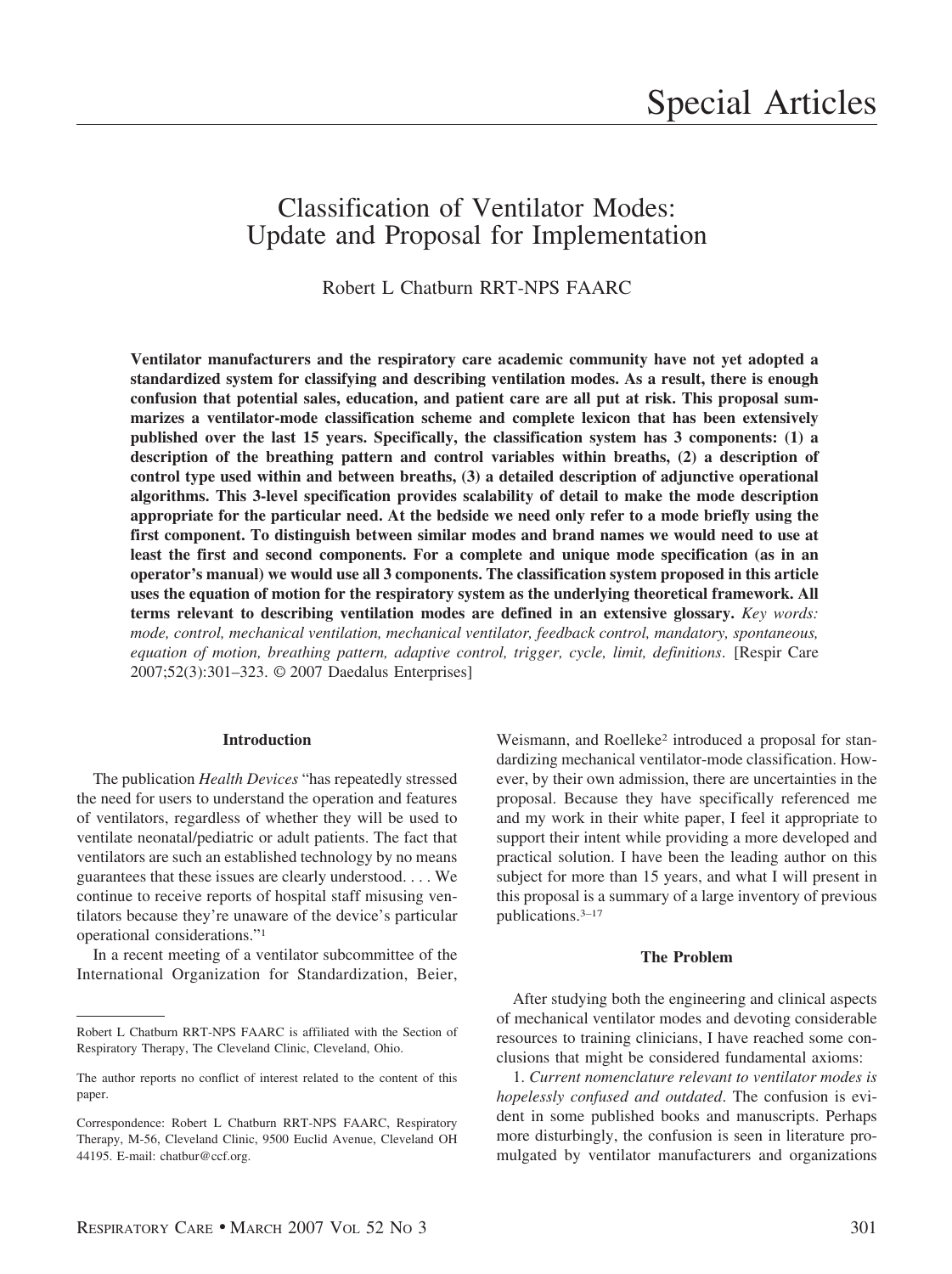such as ECRI (formerly known as the Emergency Care Research Institute)18 and the International Electrotechnical Commission/International Organization for Standardization.19 This is important because most of the training for ventilator use is conducted by ventilator manufacturers, each with its own natural bias, and without regard for any uniform presentation of an underlying theoretical framework.

2. *Confusion about nomenclature leads to confusion about clinical application, which adversely affects patient care*. My personal experience, as well as that of many of my colleagues who write and teach about this subject, suggests that there is indeed a knowledge gap on the part of clinicians, based on inaccurate paradigms of ventilator functionality. This gap is widening as the pace of technological evolution has quickened. I believe that on any given day you could walk into an intensive care unit anywhere in the world and observe a patient who is panic stricken and struggling to breathe even though connected to a state-ofthe-art intensive-care ventilator, because some clinician has failed to understand the capability of the machine and has an incomplete or inaccurate paradigm of ventilator mode functionality. The confusion is not limited to clinicians; manufacturers' representatives are often uninformed about competitors' products and also unable to fully articulate the specifics of their own product's functionality. Giving product specialists efficient tools for communicating with clients should be just as important as training end users. Inability to communicate puts sales at risk as much as patient care.

3. *The solution to this problem must be scalable and universally applicable*. Any standard for naming and/or describing ventilation modes must be readily applicable to a variety of uses on a continuum of complexity. At one extreme is the very simple need for clinicians to communicate at the bedside and write basic patient-care orders that are easily understood and implemented without ambiguity. At the other extreme is the need for a complete operational description suitable for a ventilator operator's manual or manufacturing design specification. Somewhere in the middle is the engineer's need to create efficient ventilator-operator interfaces. A ventilator-mode-classification system that meets these needs must also be applicable to any ventilator that ever existed and hopefully to any future design.

4. *All terminology proposed for a standard classification system must be explicitly defined*. Perhaps this is the most important issue of all. As a technological field matures, its lexicon inevitably becomes fragmented and chaotic. When this process gets to the point where practical application suffers, it is time to purge the vocabulary of dross and seek a unifying theoretical framework. Toward that end, I have supplied a glossary, at the end of this proposal, that defines the key terms used throughout the text.

## **Key Concepts for a Ventilator Mode Classification System**

To develop a standard nomenclature based on a valid theoretical model, we must first agree on a few key concepts and terms. These are usually left undefined by writers and educators, because their meanings seem obvious enough in common usage. However, *it is not possible to create an internally consistent classification system based on peoples' intuitive understandings*. The general concepts are described below and specific definitions are provided in the glossary below.

## **Mandatory Versus Spontaneous Breath**

Every ventilator operator's manual uses the terms "mandatory" and "spontaneous" in describing modes, but none of them give adequate (if any) definitions. While there are any number of rational definitions for these terms, there is only one set that allows for a consistent classification of all current and any conceivable future ventilation modes. This is critical because these definitions are the very foundation of any mode description.

## **Control**

The meaning and importance of the word "control" have evolved radically, as have ventilators themselves. The problem is that the focus of the meaning has shifted subtly from patient physiology to machine function (a concept proposed to me by noted author Richard Branson). A prime example is the use of the word "control" in the phrases "assist/control" versus "volume control of inspiration." The term "assist/control" focuses on the patient's neurological control of breathing and refers to a mode in which the ventilator may either "control" the breathing pattern by triggering inspiration as a substitute for the patient's own neurological control, or "assist" the patient's inspiratory effort after the patient triggers inspiration. These definitions date back over 30 years,<sup>20</sup> to a time when ventilator capabilities were primitive by today's standards. In contrast, the phrase "volume control of inspiration" focuses on the ventilator's mechanical operation and refers to how the ventilator shapes the breath, regardless of how the breath is triggered. Ventilators have evolved over  $5$  generations<sup>21</sup> in the span of a single human generation. As a result, many people who have been in the field a long time still cling to the older, patient-centric view of the word "control" and thus fail to appreciate the implications and utility of the machine-centric view. Manufacturers feel compelled to perpetuate this inertia, because many of these same people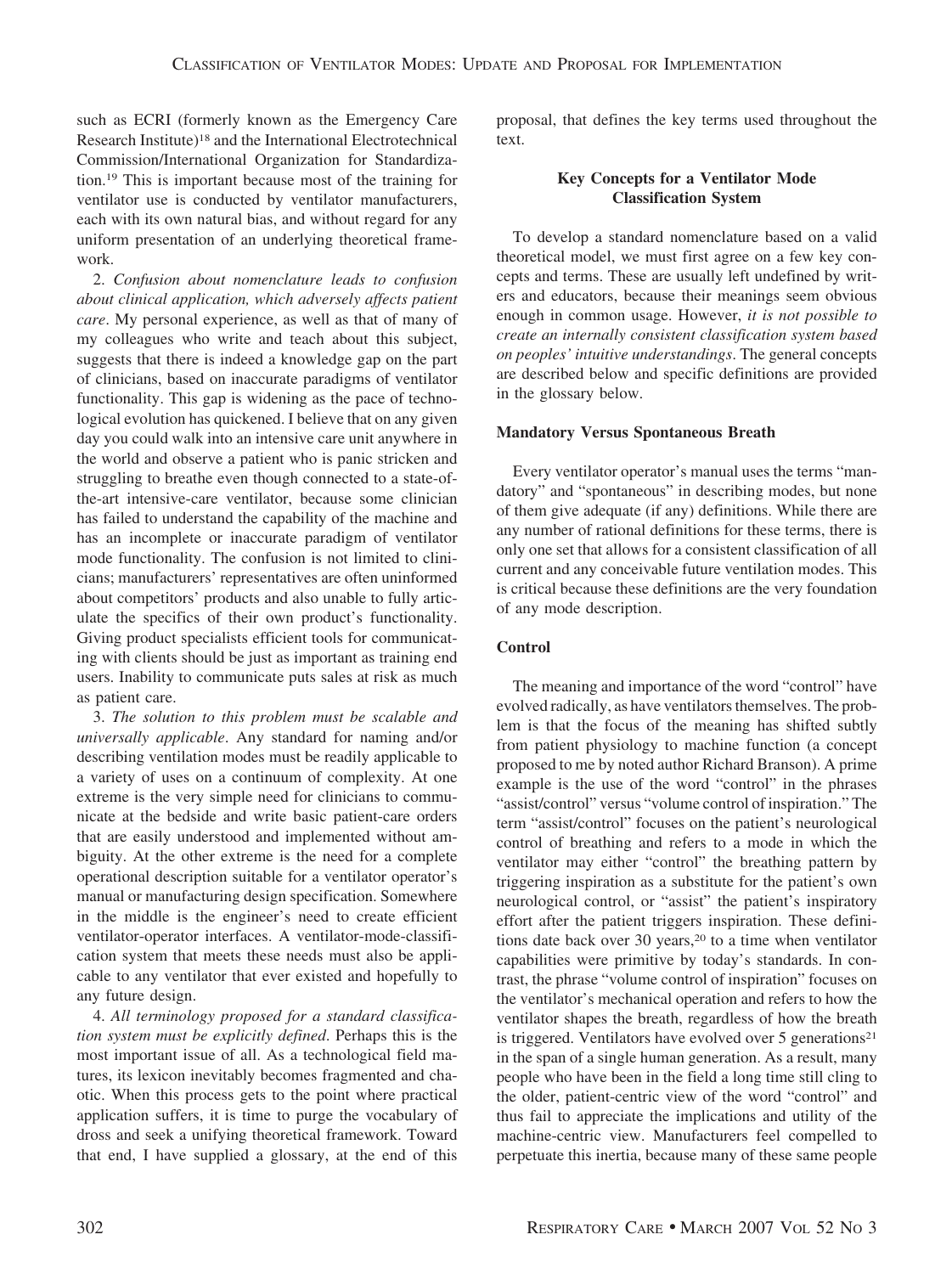make the purchasing decisions. The result is that the term "assist/control" continues to be associated with mode selection on new ventilators, even though the meaning of the term has changed from its historical roots to the point of virtual uselessness. Originally, "assist/control" meant volume-controlled continuous mandatory ventilation (CMV). Now it can also refer to pressure control as well. In fact, the term "assist/control" only means that a breath may be either machine-triggered or patient-triggered and thus technically does not distinguish continuous mandatory ventilation from intermittent mandatory ventilation (IMV). The term could apply to any of numerous new modes, and thus offers little of its former descriptive utility. The most practical uses for the word "control" are to describe how the ventilator manages pressure, volume, and flow delivery within a breath or to describe how the ventilator manages the sequence of mandatory and spontaneous breaths to create specific breathing patterns.

#### **Equation of Motion**

The interaction between the patient and ventilator during inspiration (and expiration) in terms of pressure, volume, flow, and the time course of these variables is complex. Yet these variables can be adequately represented by a mathematical model called the equation of motion for the respiratory system.22–25 The simplest version of this model assumes that the complicated respiratory system can be modeled as a single resistance (R, representing the artificial airway and natural airways) connected in series with a single elastance (E, representing lung and chest wall elastance). A force balance equation for this model relating the pressure generated by the ventilator at the airway opening  $(P_{vent})$ , the pressure generated by the ventilatory muscles  $(P_{mus})$ , the elastic load  $(P_E)$  and the resistive load  $(P_R)$  can be written as:

$$
P_{vent} + P_{mus} = P_E + P_R
$$

(see the Glossary entry for Equation of motion for a more precise version of this equation relating the variables pressure, volume, and flow, along with the parameters elastance and resistance).

This model has 2 main functions in mechanical ventilation: (1) to calculate the lung mechanics parameters of resistance and compliance given information about pressure, volume, and flow, and (2) to predict pressure, volume, and flow given values for resistance and compliance. The first application is widely implemented on newer ventilators to monitor the patient's course during changing pathology or in response to treatment. The second application is the very basis of ventilator-control theory and thus a key component of the proposed mode-classification system. Indeed, *the equation shows that for any mode, only one variable (ie, pressure, volume, or flow) can be controlled at a time, which greatly simplifies our understanding of ventilator operation.* We can simplify matters even more by recognizing that volume and flow are inverse functions (ie, flow is the derivative of volume as a function of time, and volume is the integral of flow), such that we only need to speak about pressure control versus volume control. It is quite possible to have a very good clinical understanding of patient-ventilator interaction with nothing more than a conceptual (ie, nonmathematical) appreciation of this model. Of course, it would be ideal to understand that the model is a linear differential equation and all that this implies.

## **Mode**

Perhaps no other word in the mechanical ventilation lexicon is more used and less understood than "mode." Intuitively, a ventilation mode must refer to a predefined pattern of interaction between the patient and the ventilator. To be specific, the pattern of interaction is the breathing pattern. Even more specifically, the breathing pattern refers to the sequence of mandatory and spontaneous breaths. Thus, a mode description reduces to a specification of how the ventilator controls pressure, volume, and flow within a breath, along with a description of how the breaths are sequenced. Indeed, as Beier et al have suggested,<sup>2</sup> a complete mode description should have 3 components: (1) a description of the breathing sequence and control variables within breaths, (2) a description of control type used within and between breaths, (3) a detailed description of adjunctive control algorithms. This 3-level mode specification provides the scalability mentioned above. At the bedside we need only refer to a mode briefly, using the first component. To distinguish among similar modes and brand names we would need to use at least the first and second components. For a complete and unique mode specification we would use all 3 components.

#### **The Proposal**

This proposal describes a system for specifying ventilation modes primarily for educational purposes. Ventilator manufacturers will probably not adopt this system for creating names for new or existing modes, nor would it be very practical to do so. But manufacturers would find it helpful to use this system (ie, achieve consensus) to explain their products' capabilities in a way that is consistent across the field, thereby improving understanding not only on the part of customers but also among their own staffs.

The outline in Table 1 defines the proposed classification scheme for ventilation modes. The terms used in the outline are defined in the glossary, which appears after the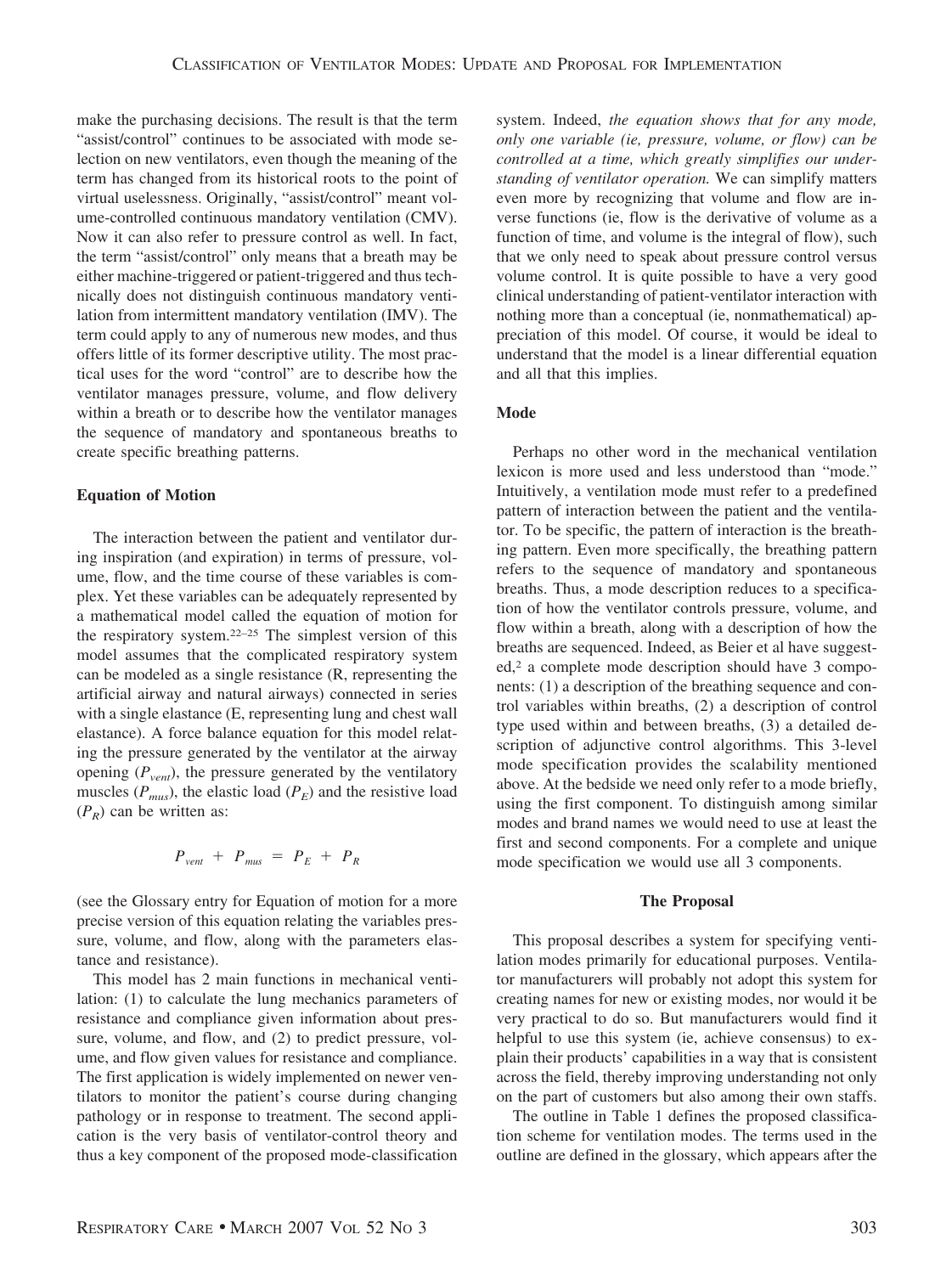| Table 1.<br>A 3-Level Ventilator-Mode Classification Scheme* |  |
|--------------------------------------------------------------|--|
|--------------------------------------------------------------|--|

| 1. Breathing pattern<br>a. Primary breath-control variable<br><i>i</i> . Volume           | Breath-Control<br>Variable | <b>Breath Sequence</b>                                                                                                                                                                                                                                                                                                                                                               | Acronym                        |  |  |  |
|-------------------------------------------------------------------------------------------|----------------------------|--------------------------------------------------------------------------------------------------------------------------------------------------------------------------------------------------------------------------------------------------------------------------------------------------------------------------------------------------------------------------------------|--------------------------------|--|--|--|
| ii. Pressure<br>iii. Dual                                                                 | Volume                     | Continuous mandatory ventilation<br>Intermittent mandatory ventilation                                                                                                                                                                                                                                                                                                               | VC-CMV<br>VC-IMV               |  |  |  |
| b. Breath sequence                                                                        | Pressure                   | Continuous mandatory ventilation                                                                                                                                                                                                                                                                                                                                                     | PC-CMV                         |  |  |  |
| i. Continuous mandatory ventilation (CMV)<br>ii. Intermittent mandatory ventilation (IMV) |                            | Intermittent mandatory ventilation<br>Continuous spontaneous ventilation                                                                                                                                                                                                                                                                                                             | <b>PC-IMV</b><br><b>PC-CSV</b> |  |  |  |
| iii. Continuous spontaneous ventilation (CSV)                                             | Dual                       | Continuous mandatory ventilation                                                                                                                                                                                                                                                                                                                                                     | DC-CMV                         |  |  |  |
| 2. Control type<br>a. Tactical control (within breaths)                                   |                            | Intermittent mandatory ventilation                                                                                                                                                                                                                                                                                                                                                   | DC-IMV                         |  |  |  |
| <i>i</i> . Set point                                                                      |                            | Continuous spontaneous ventilation                                                                                                                                                                                                                                                                                                                                                   | DC-CSV                         |  |  |  |
| ii. Auto-set-point                                                                        |                            |                                                                                                                                                                                                                                                                                                                                                                                      |                                |  |  |  |
| iii. Servo                                                                                |                            | $\overline{10}$ $\overline{1}$ $\overline{1}$ $\overline{1}$ $\overline{1}$ $\overline{1}$ $\overline{1}$ $\overline{1}$ $\overline{1}$ $\overline{1}$ $\overline{1}$ $\overline{1}$ $\overline{1}$ $\overline{1}$ $\overline{1}$ $\overline{1}$ $\overline{1}$ $\overline{1}$ $\overline{1}$ $\overline{1}$ $\overline{1}$ $\overline{1}$ $\overline{1}$ $\overline{1}$ $\overline$ |                                |  |  |  |

*turer should specify the control variable for each mode*. For simple set-point control (see the section on control type, below), the control variable can be identified as follows: If the peak inspiratory pressure remains constant as the load experienced by the ventilator changes, then the control variable is pressure. If the peak pressure changes as the load changes but  $V_T$  remains constant, then the control variable is volume. Volume control implies flow control and vice versa, but it is possible to distinguish the two on the basis of which signal is used for feedback control. Some primitive ventilators cannot maintain either constant peak pressure or  $V_T$  and thus control only inspiratory and expiratory times (ie, they may be called time controllers). The control variable should not be confused with the manipulated variable.7 For example, a ventilator manipulates flow to control pressure based on a pressure feedback signal.

Table 2. All Ventilation Modes Can Be Identified By One of These

8 Breathing Patterns

As mentioned above, the ventilator may control pressure or volume during inspiration, but not both. However, it may switch from one control variable to the other during a single inspiration, which leads to the designation of dual control. I first coined the term "dual control" while writing a chapter in the second edition of *Respiratory Care Equipment*. <sup>8</sup> At the time it seemed appropriate to consider control types that automatically adjust the pressure limit to meet a target tidal volume as a form of dual control. However, in practice this may be confusing. The control variable designation is based on the equation of motion, which describes the events within a breath. Adjusting the pressure limit to meet a target tidal volume is something (at least at present) that occurs between breaths and is a function of the control type. Thus, the term dual control, as part of a level 1 description, should be restricted to situations in which inspiration starts out as volume control and then switches to pressure control before the end of the breath (or vice versa). However, it would still be convenient to have a general term that describes automatic adjustment of the pressure limit over several breaths to meet a target tidal volume as implemented with adaptive, optimal and knowledge based control types. The term "volume targeted pres-

b. Conditional variables c. Computational logic \*These elements can be used to characterize modes of ventilator operation. The specification of a mode should begin with, and may just be limited to, a description of the mandatory breaths. However, a complete specification includes descriptions of both mandatory and spontaneous breaths.

b. Strategic control (between breaths)

c. Intelligent control (between patients)

i. Knowledge-based ii. Artificial neural network

i. Adaptive ii. Optimal

3. Operational algorithms a. Phase variables i. Trigger ii. Limit iii. Cycle iv. Baseline

Summary section below. As mentioned above, the scheme is scalable, in that a mode can be describe in increasing detail using 1, 2, or all 3 levels, as appropriate for the situation. The following are some specific guidelines for implementation:

#### **1. Breathing Pattern**

Given 3 possible control variables (volume, pressure, dual control) and 3 breath sequences (CMV, IMV, and continuous spontaneous ventilation [CSV]), there are 8 possible breathing patterns (Table 2). (Note that VC-CSV is not possible, because the definition of volume control would conflict with the definition of a spontaneous breath. Volume control implies that the ventilator determines the tidal volume  $[V_T]$ , whereas in a spontaneous breath the patient determines the  $V_T$ .)

1a. *Control variable*. The control variable is the variable that the ventilator uses as a feedback signal to control inspiration (ie, pressure, volume, or flow). *The manufac-*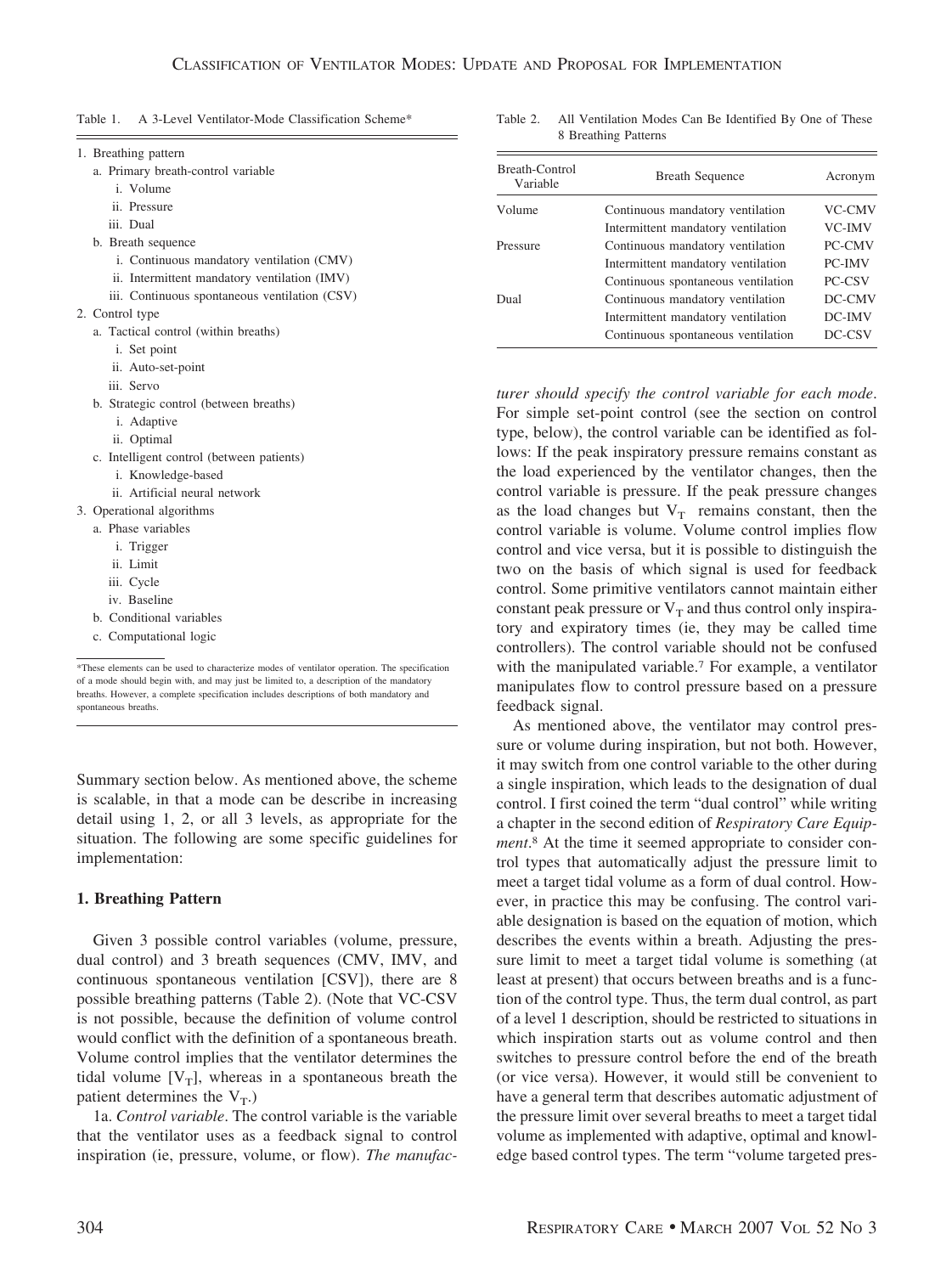sure control" has been used to describe these schemes. In other words, pressure is the control variable during inspiration. The term "target" is appropriate because the ventilator may miss the volume goal for several reasons, whereas the pressure is always controlled to the specific setpoint during normal operating conditions. A simpler and more general term for any control scheme that allows automatic adjustment of setpoints would be "self-adjusting mode."

1b. *Breath sequence*. The acronym "CMV" has been used to mean a variety of things by ventilator manufacturers. The most logical usage in this classification system is "continuous mandatory ventilation," as part of a continuum from full ventilatory support to unassisted breathing. The acronym "IMV" has a long history of consistent use to mean intermittent mandatory ventilation (ie, a combination of mandatory and spontaneous breaths). However, the development of the "active exhalation valve" and other innovations has made it possible for the patient to breathe spontaneously *during* a mandatory breath. This is primarily a feature to help ensure synchrony between the ventilator and patient in the event that the mandatory breath parameters (eg, preset inspiratory time, pressure, volume, or flow) do not match the patient's inspiratory demands. This blurs the historical distinction between CMV and IMV. The key difference now between CMV and IMV is that with CMV the clinical intent is to make every inspiration a mandatory breath, whereas with IMV the clinical intent is to partition ventilatory support between mandatory and spontaneous breaths. This means that during CMV, if the patient makes an inspiratory effort after a mandatory breath cycles off, another mandatory breath is triggered. Thus, if the operator decreases the ventilatory rate (often considered to be a safety "backup" rate in the event of apnea), the level of ventilatory support is unaffected so long as the patient continues triggering mandatory breaths at the same rate (ie, each breath is assisted to the same degree). With IMV, the rate setting directly affects the number of mandatory breaths and hence the level of ventilatory support, assuming that spontaneous breaths are not assisted to the same degree as mandatory breaths (originally spontaneous breaths could not be assisted during IMV). CMV is normally considered a method of full ventilatory support, whereas IMV is usually viewed as a method of partial ventilatory support (eg, for weaning). *Thus, for classification purposes, if spontaneous breaths are not allowed between mandatory breaths, the breath sequence is CMV; otherwise the sequence is IMV* (Fig. 1). Given that almost every ventilator may be patient-triggered, it is no longer necessary to add the letter S (as in SIMV) to designate "synchronized" IMV (ie, the patient may trigger mandatory breaths). Such usage was important in the early days of mechanical ventilation but is an anachronism now.





Fig. 1. Algorithm to distinguish among the 3 types of breath sequence: continuous mandatory ventilation (CMV), intermittent mandatory ventilation (IMV), and continuous spontaneous ventilation (CSV).

Patient triggering can be specified in the level-3 description, under phase variables.

There has been no consistent acronym to signify a breathing pattern composed of *all spontaneous breaths*. The logical progression would be from CMV to IMV to CSV (continuous spontaneous ventilation).

Note that the definitions for assisted breath and spontaneous breath are independent. That is, an assisted breath may be spontaneous or mandatory. A spontaneous breath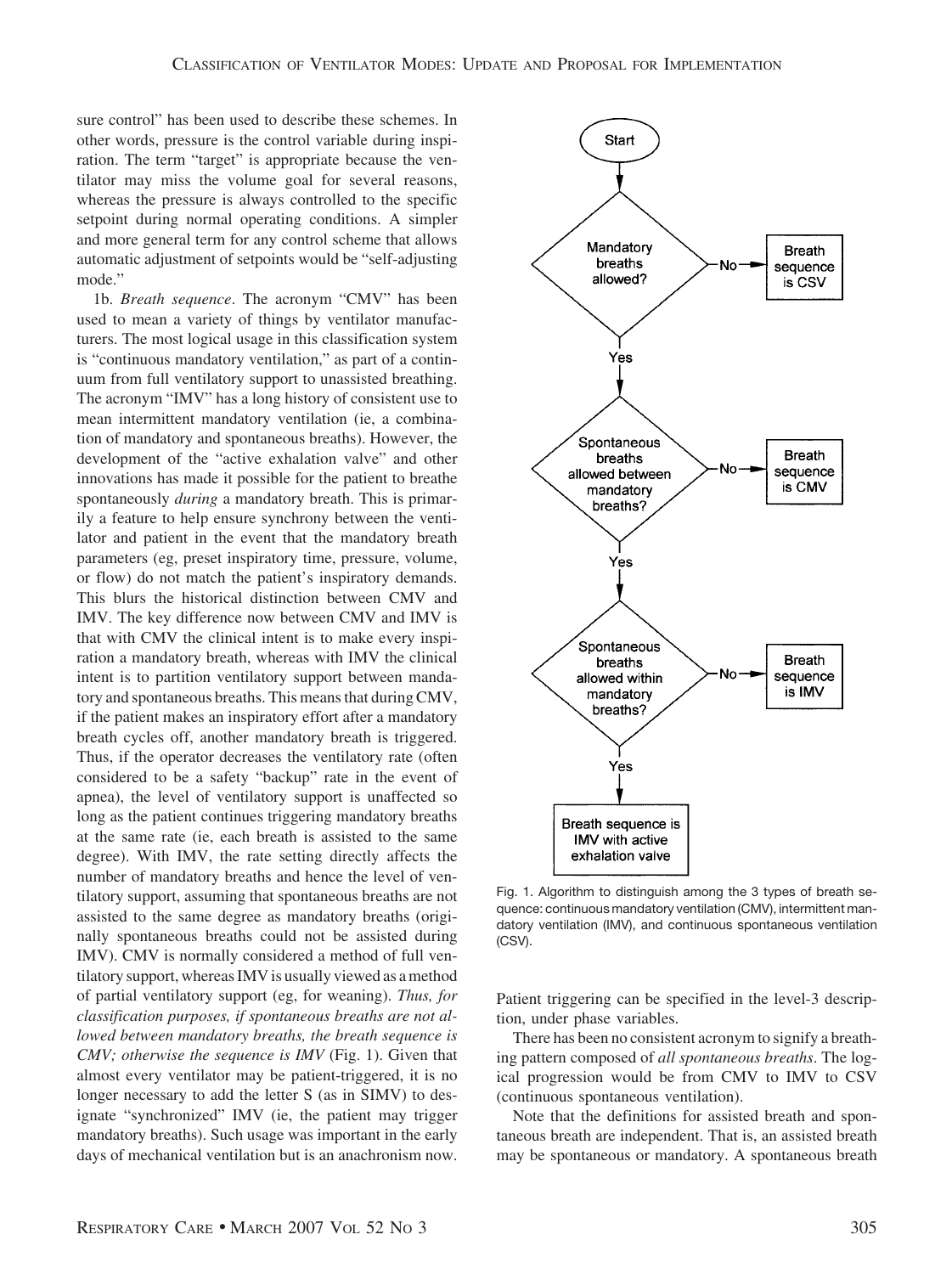may be assisted or unassisted (a mandatory breath is assisted by definition). Understanding the difference between assisted and unassisted breaths is important clinically. For example, when making measurements for the calculation of the rapid-shallow breathing index, the breaths must be both spontaneous and unassisted. There is a common misconception, evident in the way some people talk about modes, that when the patient triggers an inspiration, he somehow "assists" the ventilator. On the contrary, it is always the ventilator that assists the patient.

## **2. Control Type**

The control type is a categorization of the feedback control function of the ventilator. As shown in Table 1, at least 7 different control types have evolved to date. All but one (artificial neural network control) are commercially available at this time. These control types have been described in detail elsewhere<sup>7</sup> and are defined again in the glossary below, and in Table 3. Ventilator control types display a definite hierarchy of evolutionary complexity. At the most basic level, control is focused on what happens within a breath. We can call this *tactical control*, and there is a very direct need for operator input of static set points (eg, pressure and flow limits,  $V_T$ , timing). The next level up is what may be called *strategic control*. With strategic control, the ventilator takes over some of the tactical control normally managed by the human operator. In strategic control, the set points are dynamic in that they may be automatically adjusted by the ventilator over the course of many breaths, according to some model of desired performance. The operator is somewhat removed in that inputs are entered at the level of the model, and they take effect over several breaths, instead of at the level of individual breath control.

Finally, the highest level so far is what might be considered *intelligent control*, in which the operator can (in theory) be eliminated altogether by artificial intelligence programs that take over strategic and/or tactical control. Not only dynamic set points but dynamic models of desired performance are permitted (eg, one model for patients with neurological disorders and another for patients with chronic obstructive pulmonary disease). The artificial intelligence programmed into the computer condenses the experience of experts who have dealt with many patients, and there is the possibility of the model learning from its own experience so that the control actually spans between patients. These ideas are summarized in Figure 2.

Specifying the control type in a level-2 description allows us to easily distinguish between modes that look nearly identical on a graphics monitor but that present conceptual/verbal problems when trying to differentiate them. For example, it might be difficult to appreciate the difference between pressure support and volume support on a Maquet Servo-i ventilator. Ask any knowledgeable person you know to describe the differences and see if you can get an accurate, coherent explanation. Then consider these simple descriptions: pressure support is PC-CSV with set-point control of inspiratory pressure; volume support is PC-CSV with adaptive control of inspiratory pressure. If you know the definitions of those terms (and they are explicitly defined in the glossary below), you can immediately understand how different the modes are. Your attention would also be directed to the clinical implications for the patient (eg, what settings are required). A level-2 description also allows the clinician to see that a ventilator function such as Dräger's AutoFlow feature is not just a "supplement" or "extra setting," as the operator's manual would have you believe, but indeed creates a whole different mode. For example, operating the Dräger Evita 4 in "CMV" yields VC-CMV with set-point control of inspiratory volume and flow. However, activating AutoFlow when CMV is set (ie,  $CMV + AutoFlow$ ) yields PC-CMV with adaptive control of inspiratory pressure—and vastly different clinical ramifications for the patient! Indeed, these 2 modes are about as different as any 2 modes can be. I have many times seen clinicians befuddled simply because the nomenclature and description of AutoFlow in the operator's manual and sales literature is so misleading.

It is important to note that if the breath sequence is IMV, then a complete level-2 description of the mode will include both mandatory and spontaneous breaths. For example, on the Puritan Bennett 840 ventilator, the mode called Synchronized Intermittent Mandatory Ventilation would be described as VC-IMV with set-point control of volume for mandatory breaths and set-point control of pressure for spontaneous breaths.

## **3. Operational Algorithms**

At the highest level of detail, the mode description must describe the explicit instructions used by the ventilator's control circuit to generate the breathing pattern. Such a description should include a listing of phase variables, conditional variables, and any special artificial intelligence programs used.

3a. *Phase variables*. There are some modes that are so similar that a level-2 description will not suffice to distinguish them. The most common example might be discerning VC-IMV with and without pressure support. In either case, a level-2 description would be the same: VC-IMV with set-point control of volume for mandatory breaths and set-point control of pressure for spontaneous breaths. Even using a level-3 description, both modes may have the same trigger, limit, and cycle variables for mandatory and spontaneous breaths. The difference is that with VC-IMV plus pressure support, the limit variable for spontaneous breaths is pressure *with a setting above baseline pressure.*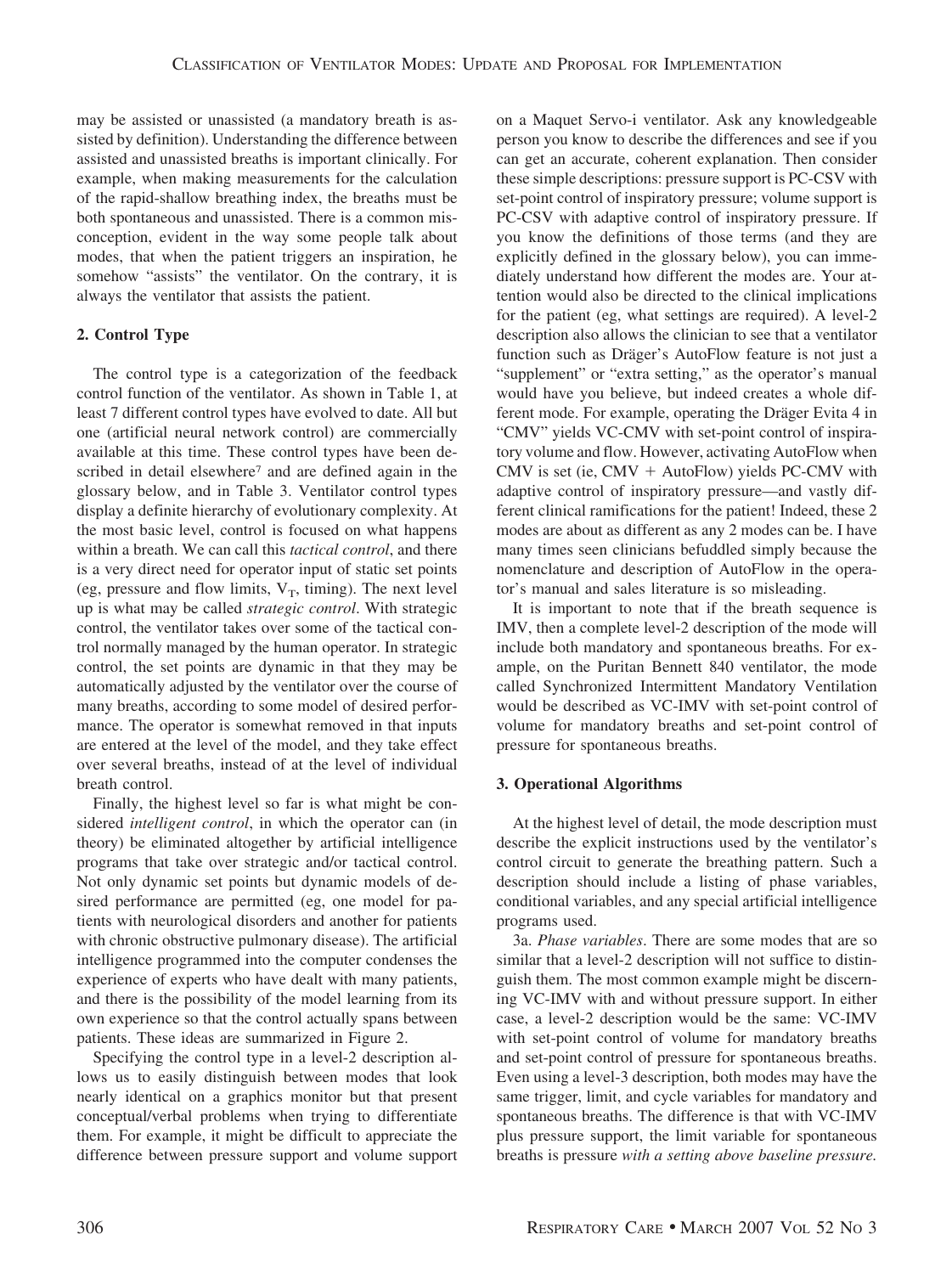| Control Type                 | Characteristics                                                                                                                                                                                                                                                 | Description of Example Mode                                                                                                                                                                                                                               | Example Mode                                                         | Example Ventilator                    |  |
|------------------------------|-----------------------------------------------------------------------------------------------------------------------------------------------------------------------------------------------------------------------------------------------------------------|-----------------------------------------------------------------------------------------------------------------------------------------------------------------------------------------------------------------------------------------------------------|----------------------------------------------------------------------|---------------------------------------|--|
| Set point                    | The output of the ventilator<br>automatically matches a<br>constant operator preset<br>input value. Multiple set<br>points are possible.                                                                                                                        | Mandatory breaths are pressure-limited<br>and time-cycled, according to the<br>operator-set values for peak<br>inspiratory pressure and frequency.                                                                                                        | Pressure-control intermittent<br>mandatory ventilation<br>$(PC-IMV)$ | Bird VIP                              |  |
| Auto set point               | The ventilator selects<br>which operator-adjusted                                                                                                                                                                                                               | Inspiration starts in pressure-control<br>and switches to volume-control.                                                                                                                                                                                 | Volume-assured pressure<br>support                                   | Bird 84000ST                          |  |
|                              | set points are enforced at<br>the moment.                                                                                                                                                                                                                       | Inspiration starts in volume-control and<br>switches to pressure-control.                                                                                                                                                                                 | $CMV$ + pressure limited<br>ventilation                              | Dräger Evita 4                        |  |
| Servo                        | The ventilator output<br>The instantaneous value of pressure is<br>automatically follows a<br>proportional to the instantaneous<br>varying input.<br>volume and/or flow generated by the<br>patient.                                                            |                                                                                                                                                                                                                                                           | Proportional assist<br>Automatic tube<br>compensation                | Puritan Bennett 840<br>Dräger Evita 4 |  |
| Adaptive                     | One ventilator set point is<br>automatically adjusted to                                                                                                                                                                                                        | Mandatory breaths are pressure-limited,<br>and the pressure limit is                                                                                                                                                                                      | Pressure-regulated volume-<br>control                                | Maquet Servo-i                        |  |
|                              | achieve another set point<br>as the patient's condition<br>changes.                                                                                                                                                                                             | automatically adjusted between<br>breaths to achieve the preset tidal<br>volume.                                                                                                                                                                          | AutoFlow                                                             | Dräger Evita 4                        |  |
|                              |                                                                                                                                                                                                                                                                 | Inspiratory time is adjusted to maintain<br>an inspiration-expiration ratio of 1:2<br>as the patient's breathing frequency<br>changes.                                                                                                                    | Adaptive I-time                                                      | VersaMed iVent                        |  |
| Optimal                      | One ventilator set point is<br>automatically adjusted to<br>optimize another set<br>point according to some<br>model of system<br>behavior, whose output<br>can be maximized or<br>minimized dynamically.                                                       | Each breath is pressure-limited, and the<br>pressure limit is automatically<br>adjusted between breaths (using<br>ventilatory mechanics measurements)<br>to minimize work of breathing.                                                                   | Adaptive support ventilation                                         | Hamilton Galileo                      |  |
| Knowledge-based              | Set points are automatically<br>adjusted according to a<br>rule-based expert system.                                                                                                                                                                            | The pressure-support level for<br>spontaneous breaths is automatically<br>adjusted to maintain appropriate<br>breathing frequency, tidal volume,<br>and end-tidal $CO2$ , depending on the<br>type of patient.                                            | SmartCare                                                            | Dräger Evita XL                       |  |
| Artificial neural<br>network | Set points are automatically<br>adjusted by an artificial<br>neural network. The<br>actual rules are generally<br>unknown. The relation<br>between inputs and<br>outputs is determined by<br>weighting factors at<br>neural nodes that change<br>with learning. | The network inputs are the current<br>ventilator settings and partial<br>pressures of arterial blood gases and<br>pH. Network outputs are the most<br>appropriate ventilator settings<br>projected to maintain blood gases<br>within an acceptable range. | Experimental                                                         | Not available                         |  |

Table 3. Basic Types of Control Used in Current Mechanical Ventilators

This indicates that spontaneous breaths are *assisted* (ie, the definition of an assisted breath is that airway pressure rises above baseline during inspiration). There are various ways to assist spontaneous breaths with a PC-CSV breathing pattern. For example:

- Pressure support: spontaneous breaths assisted with setpoint control
- Volume assist: spontaneous breaths assisted with adaptive pressure control
- Automatic tube compensation: spontaneous breaths assisted with servo control
- Proportional assist ventilation: spontaneous breaths assisted with servo control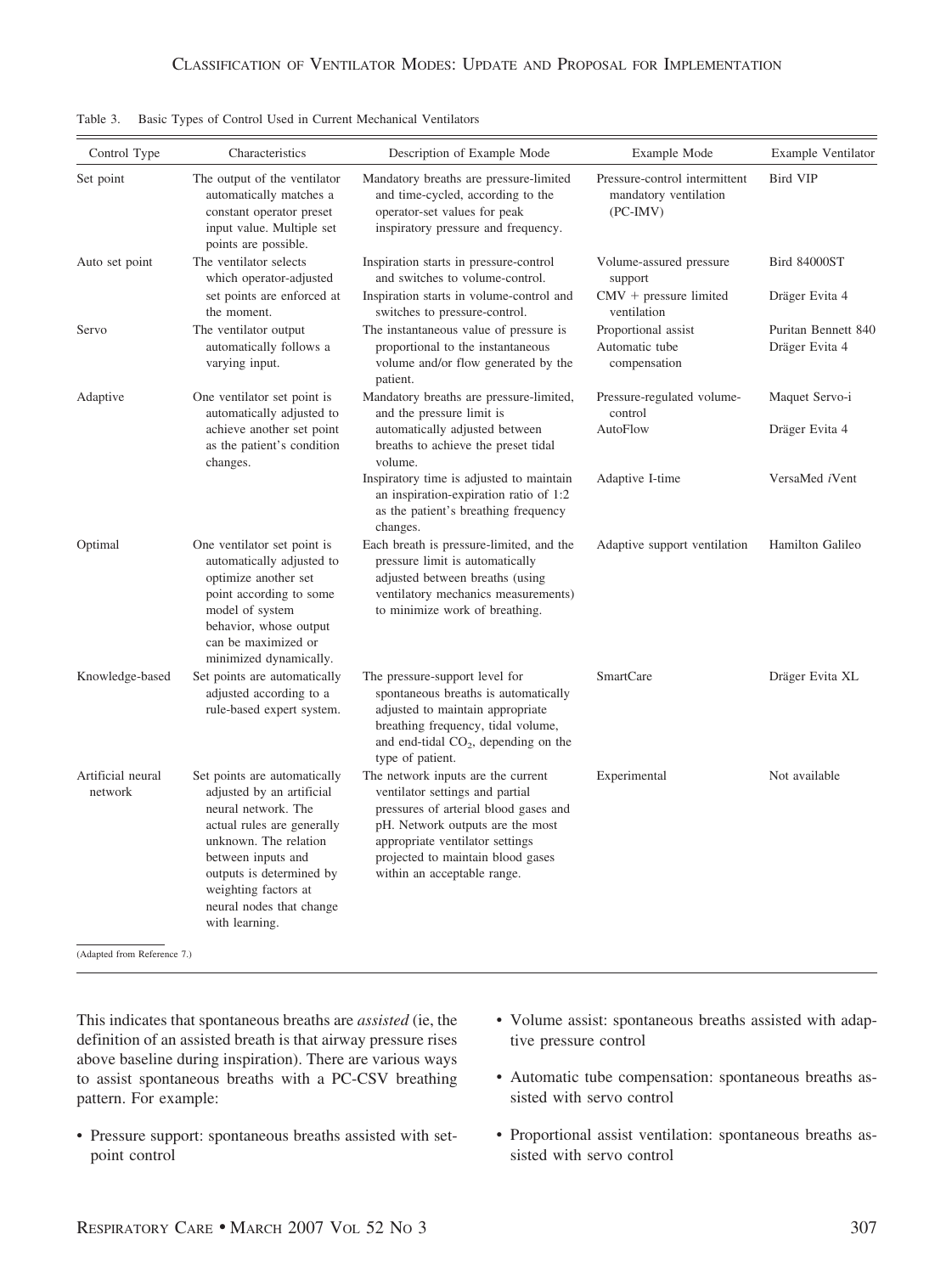

Fig. 2. Summary of ventilator control types. For tactical control types, the operator is needed to adjust specific, static set points such as inspiratory pressure limit, tidal volume and inspiratory flow. With strategic control types, set points such as inspiratory pressure limit, and ventilatory frequency may change to accommodate changes in the patient's condition (eg, respiratory-system resistance and compliance). With strategic control, the operator adjusts the parameters of a static mathematical model. The model then adjusts the set points to shape the breath. With intelligent control, not only are the set points dynamic (ie, machine adjusted) according to a model, but the model itself may change from one form to another from a list of different models (eg, rule-based expert systems) or it may change by learning (eg, with an artificial neural network).

• SmartCare: spontaneous breaths assisted with knowledge-based control

One subject of confusion caused by manufacturers has to do with pressure limits. For mandatory breaths, the pressure limit on some ventilators is set relative to atmospheric pressure. But for spontaneous breaths (eg, pressure support mode), the pressure limit is set relative to the positive end-expiratory pressure (PEEP). Setting the pressure limit relative to PEEP is more useful, because it is the *change in pressure* relative to baseline (ie, PEEP) during inspiration that determines the  $V_T$ . Thus, a pressure setting relative to PEEP carries more information than a pressure setting relative to atmospheric pressure, because the clinician must know PEEP to be confident of the implications of the level of ventilation. For example, if PEEP is increased, the  $V_T$  will decrease for the same peak inspiratory pressure setting during PC-IMV on many ventilators. On the other hand, PEEP changes do not affect  $V_T$  with PC-CSV on those same ventilators (Fig. 3).

When talking about modes, it is sometimes more convenient to say that a breath is either machine-triggered or patient-triggered rather than describe the exact trigger variable. Similarly, we can use the terms machine-cycled or patient-cycled. Distinguishing between machine and patient triggering is fairly easy, but cycling can be confusing. For the breath to be patient-cycled, the patient must be

able to change the inspiratory time by making either inspiratory or expiratory efforts. If this is not possible, then the breath is, by definition, machine-cycled. For example, with pressure cycling, the patient can make the inspiratory time longer by making an inspiratory effort. Because the patient is breathing in, it takes longer for the ventilator to generate the set pressure. (From the ventilator's point of view, it looks like the patient's compliance has increased.) The patient can shorten the inspiratory time by making an expiratory effort, forcing the pressure to rise more rapidly. Another example of patient cycling is the pressure support mode, in which inspiration ends when flow decays to some preset value (ie, flow cycling). Just as with pressure cycling, the patient can either prolong or shorten the time required to reach the threshold flow. If the ventilator is time-cycled, it is by definition machine-cycled, as the patient cannot do anything to change the inspiratory time aside from getting out of bed and turning a knob. Volume cycling is usually a form of machine cycling, because most ventilators today deliver the preset volume at a preset flow, and this determines the inspiratory time (inspiratory  $time = volume/flow$ . If a ventilator were designed to allow the patient to draw as much flow as needed but still cycle when the preset volume was delivered, then this type of volume cycling would be patient cycling, because the patient could shorten inspiratory time by making an in-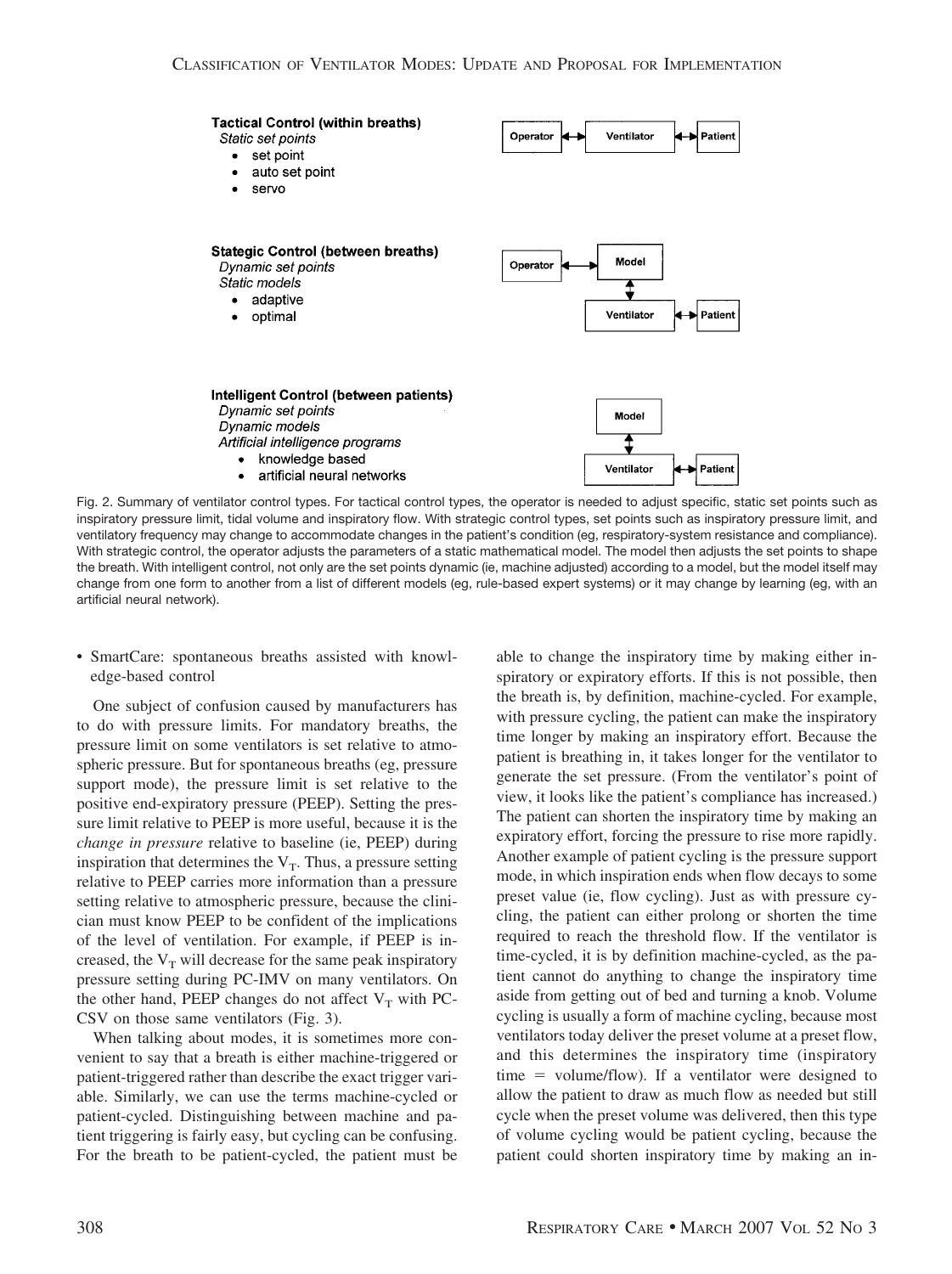

Fig. 3. The difference between setting the pressure limit relative to the positive end-expiratory pressure (PEEP) versus relative to atmospheric pressure. A: Initial pressure limit and PEEP. B: Pressure limit set relative to PEEP with an increased PEEP. C: Pressure limit set relative to atmospheric pressure with an increased PEEP. Note that the tidal volume is unchanged in B but decreased in C.

spiratory effort. This, however, would not make much sense from a patient-ventilator-synchrony point of view. The engineering design response to this situation may be to start the breath in volume control with a preset inspiratory flow and  $V_T$ -cycling threshold, then, if the patient demands more flow, switch inspiration to pressure control with a flow-cycling threshold (eg, as with the Respironics Flow-Trak feature, a type of dual-control IMV).

As mentioned above, a pressure support breath is cycled off when the flow decays to a preset value. This is a form of patient cycling, even if the patient is paralyzed (eg, inspiratory time shortens if compliance and/or resistance decreases). It is also possible that the patient may *trigger* the ventilator without using muscle pressure. For example, the Vortran Automatic Resuscitator terminates expiration (ie, inspiration is triggered on) when the pressure due to expiratory flow against the valve falls below the force from the spring acting on the other side of the valve. It would also be possible to build a device that measures expiratory flow and triggers inspiration when a preset threshold was met (ie, the reverse of flow cycling on pressure support). The key to understanding these examples of passive cycling and triggering is to realize that it is the patient's respiratory-system time constant that is responsible for the action. The patient (rather than the machine) triggers and cycles in these examples, because he can change his time constant (actively by invoking muscles) or passively (by disease).

In summary, time triggering is referred to as "machine triggering." Pressure-triggering, volume-triggering, and flow-triggering (along with rare mechanisms such as chestwall motion, transthoracic impedance, and diaphragm electrical activity) may be called "patient triggering." Time cycling and volume cycling are examples of "machine cycling." Pressure and flow cycling are types of "patient cycling."

3b. *Conditional variables*. The more complex the mode, the more necessary it is to distinguish it on the basis of the computer logic that manages the events during the different phases of the breathing pattern. One way to do this is by specifying *conditional variables* that are used in programs that determine, for example, *if* spontaneous minute ventilation falls below a preset threshold, *then* deliver enough mandatory breaths to raise minute ventilation above the threshold. It takes this level of detail to explain, for example, the differences between one form of pressure support breath-ending criteria (eg, with a Newport ventilator) from corresponding criteria on another brand (eg, with a Siemens ventilator). This level of detail also allows the operator to distinguish a feature such as FlowBy on the Puritan Bennett ventilator as a setting for phase variables (ie, the trigger variable and threshold) rather than being a mode in and of itself. Of course, *any unique combination of breathing pattern, control type, and operational algorithms is technically a mode*, yet it may not be very practical to give it a unique name.

3c. *Computational logic*. As shown in Figure 2, advanced control types employ models that specify fairly complex interactions between ventilator and patient. The computational logic is a description of the relationship between the inputs (eg, settings), feedback signals, and outputs (eg, breathing pattern), adding detail about how the mode operates that is not given in the other components of the mode specification. For example, the adaptive support ventilation mode on the Hamilton Galileo uses work of breathing as the performance function, and it is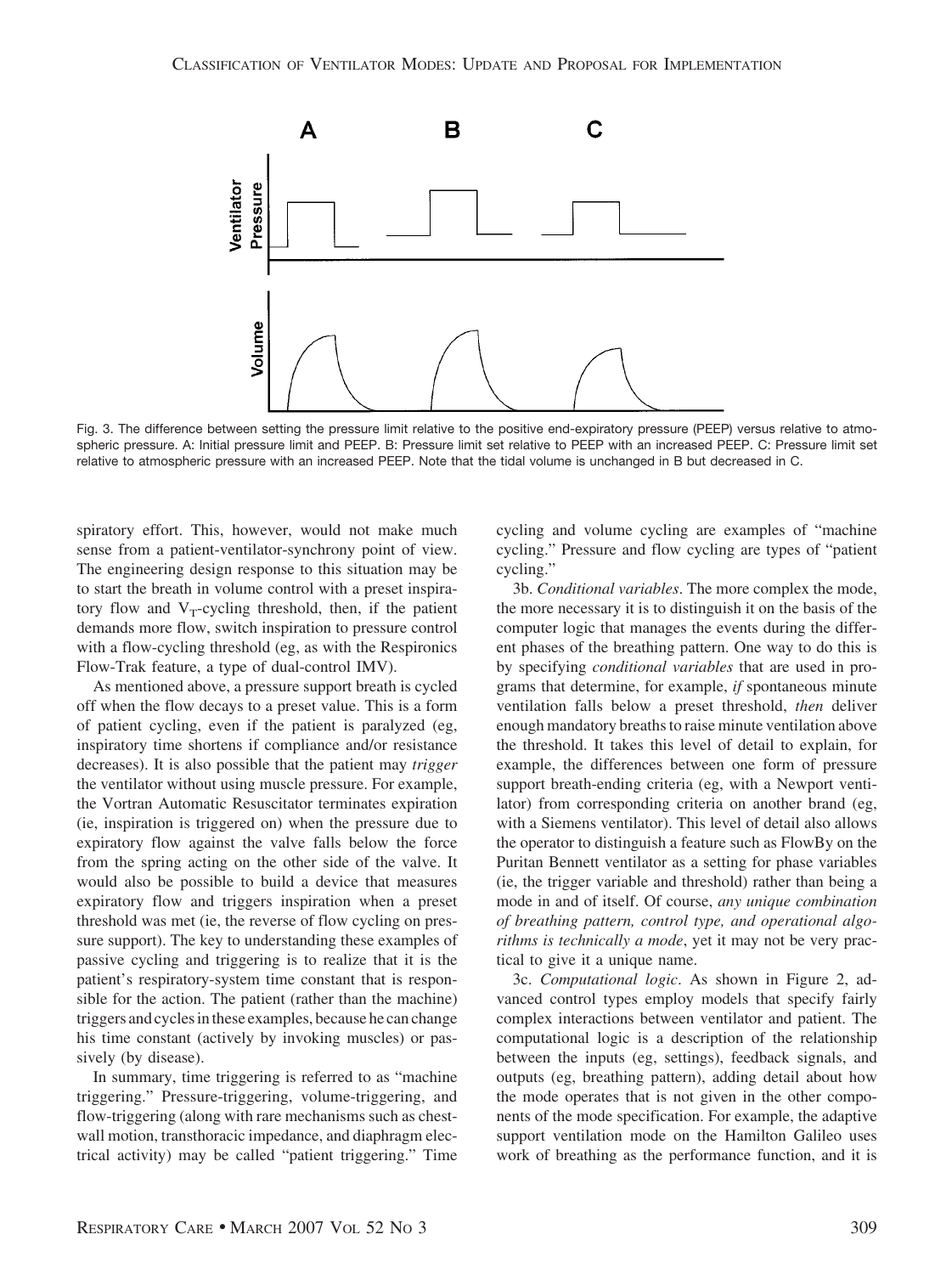| Dräger Mode Name                        | Breathing<br>Pattern                                                                                                                                                                                                                                                                                         |                                                          | Mandatory Breaths† |                                                                                                                                                                                                                  |       | Spontaneous Breaths |          |          |                   |
|-----------------------------------------|--------------------------------------------------------------------------------------------------------------------------------------------------------------------------------------------------------------------------------------------------------------------------------------------------------------|----------------------------------------------------------|--------------------|------------------------------------------------------------------------------------------------------------------------------------------------------------------------------------------------------------------|-------|---------------------|----------|----------|-------------------|
|                                         |                                                                                                                                                                                                                                                                                                              | Control Type                                             | Trigger‡           | Limit§                                                                                                                                                                                                           | Cycle | Control Type        | Trigger  | Limit    | Cycle             |
| <b>CMV</b>                              | VC-CMV                                                                                                                                                                                                                                                                                                       | Set point                                                | Time               | Flow, Volume                                                                                                                                                                                                     | Time  | <b>NA</b>           | NA       | NA       | NA                |
|                                         |                                                                                                                                                                                                                                                                                                              |                                                          |                    | Computational logic: Every breath is volume-controlled and mandatory. Every breath is machine-triggered and cycled.                                                                                              |       |                     |          |          |                   |
| $CMV + AutoFlow$                        | PC-CMV                                                                                                                                                                                                                                                                                                       | Adaptive                                                 | Time, Flow         | Pressure                                                                                                                                                                                                         | Time  | NA                  | NA       | NA       | NA                |
|                                         |                                                                                                                                                                                                                                                                                                              |                                                          |                    | Computational logic: Mandatory breaths are pressure-controlled, but the patient may trigger a breath. If the target tidal<br>volume is not met, the pressure limit is automatically adjusted.                    |       |                     |          |          |                   |
| $CMV + pressure$<br>limited ventilation | DC-CMV                                                                                                                                                                                                                                                                                                       | Auto-set-point                                           |                    | Time, Flow Flow, Volume, Pressure                                                                                                                                                                                | Time  | NA                  | NA       | NA       | <b>NA</b>         |
|                                         |                                                                                                                                                                                                                                                                                                              | reaches the set maximum pressure $(P_{max})$ .           |                    | Computational logic: Mandatory breath starts out in volume-control but switches to pressure-control if the airway pressure                                                                                       |       |                     |          |          |                   |
| <b>SIMV</b>                             | VC-IMV                                                                                                                                                                                                                                                                                                       | Set point                                                | Time, Flow         | Flow, Volume                                                                                                                                                                                                     | Time  | Set point           | Pressure | Pressure | Pressure          |
|                                         |                                                                                                                                                                                                                                                                                                              |                                                          |                    | Computational logic: Mandatory breaths are volume-controlled. Spontaneous breaths may occur within the window<br>determined by the set rate and are not assisted (ie, inspiratory pressure stays at baseline).   |       |                     |          |          |                   |
| $PC+$                                   | PC-IMV                                                                                                                                                                                                                                                                                                       | Set point                                                | Time, Flow         | Pressure                                                                                                                                                                                                         | Time  | Set point           | Pressure |          | Pressure Pressure |
|                                         |                                                                                                                                                                                                                                                                                                              |                                                          |                    | Computational logic: Mandatory breaths are pressure-controlled. Spontaneous breaths may occur within the window<br>determined by the set rate and are not assisted (ie, inspiratory pressure stays at baseline). |       |                     |          |          |                   |
| SIMV+AutoFlow                           | PC-IMV                                                                                                                                                                                                                                                                                                       | Adaptive                                                 | Time, Flow         | Pressure                                                                                                                                                                                                         | Time  | Set point           | Pressure |          | Pressure Pressure |
|                                         | Computational logic: Mandatory breaths are pressure-controlled and the pressure limit is automatically adjusted if the target<br>tidal volume is not met. Spontaneous breaths may occur, within the window determined by the set rate, and are not<br>assisted (ie, inspiratory pressure stays at baseline). |                                                          |                    |                                                                                                                                                                                                                  |       |                     |          |          |                   |
| <b>CPAP</b>                             | PC-CSV                                                                                                                                                                                                                                                                                                       | NA                                                       | NA                 | NA                                                                                                                                                                                                               | NA    | Set point           | Pressure | Pressure | Pressure          |
|                                         |                                                                                                                                                                                                                                                                                                              | Computational logic: Spontaneous breaths are unassisted. |                    |                                                                                                                                                                                                                  |       |                     |          |          |                   |
| Pressure support                        | PC-CSV                                                                                                                                                                                                                                                                                                       | <b>NA</b>                                                | NA                 | NA                                                                                                                                                                                                               | NA    | Set point           | Flow     | Pressure | Flow              |
|                                         | Computational logic: Spontaneous breaths are assisted (ie, inspiratory pressure rises above baseline).                                                                                                                                                                                                       |                                                          |                    |                                                                                                                                                                                                                  |       |                     |          |          |                   |

Table 4. Specifications for Some of the Modes Found on the Dräger Evita 4 Ventilator\*

\*Figures 4 through 11 illustrate the corresponding pressure, volume, and flow waveforms.

†The patient can take spontaneous breaths during mandatory breaths with PC and AutoFlow, but not with pressure-limited ventilation.

‡Flow-triggering may be turned off. When off, mandatory breaths cannot be triggered, but spontaneous breaths are automatically pressure-triggered with factory-set sensitivity.

§Volume limit occurs if inspiratory time is set longer than (tidal volume/flow). Volume limit may occur for any volume-controlled breath.

NA = not available. CMV = continuous mandatory ventilation (all breaths are mandatory). VC = volume-controlled. PC = pressure-controlled. DC = dual-controlled. SIMV = spontaneous intermittent mandatory ventilation (spontaneous breaths between mandatory breaths). CPAP = continuous positive airway pressure. CSV = continuous spontaneous ventilation (all breaths are spontaneous).

related to lung mechanics, alveolar ventilation, dead-space volume, and breathing frequency.26 As lung mechanics change, the ventilator finds the optimum frequency (to minimize work) and then sets the  $V_T$  to meet the minute ventilation requirement. This mode also employs a number of rules that ensure a lung-protective strategy. These rules would be part of the computational logic description. The SmartCare mode on the Dräger Evita XL uses a rule-based expert system to keep the patient in a "comfort zone," based on ventilatory rate,  $V_T$ , and end-tidal carbon dioxide level.27 However, the use of "fuzzy logic" and artificial neural networks in ventilator control systems may eliminate the possibility of generating explicit decision rules and may thus improve care while making it less understandable.28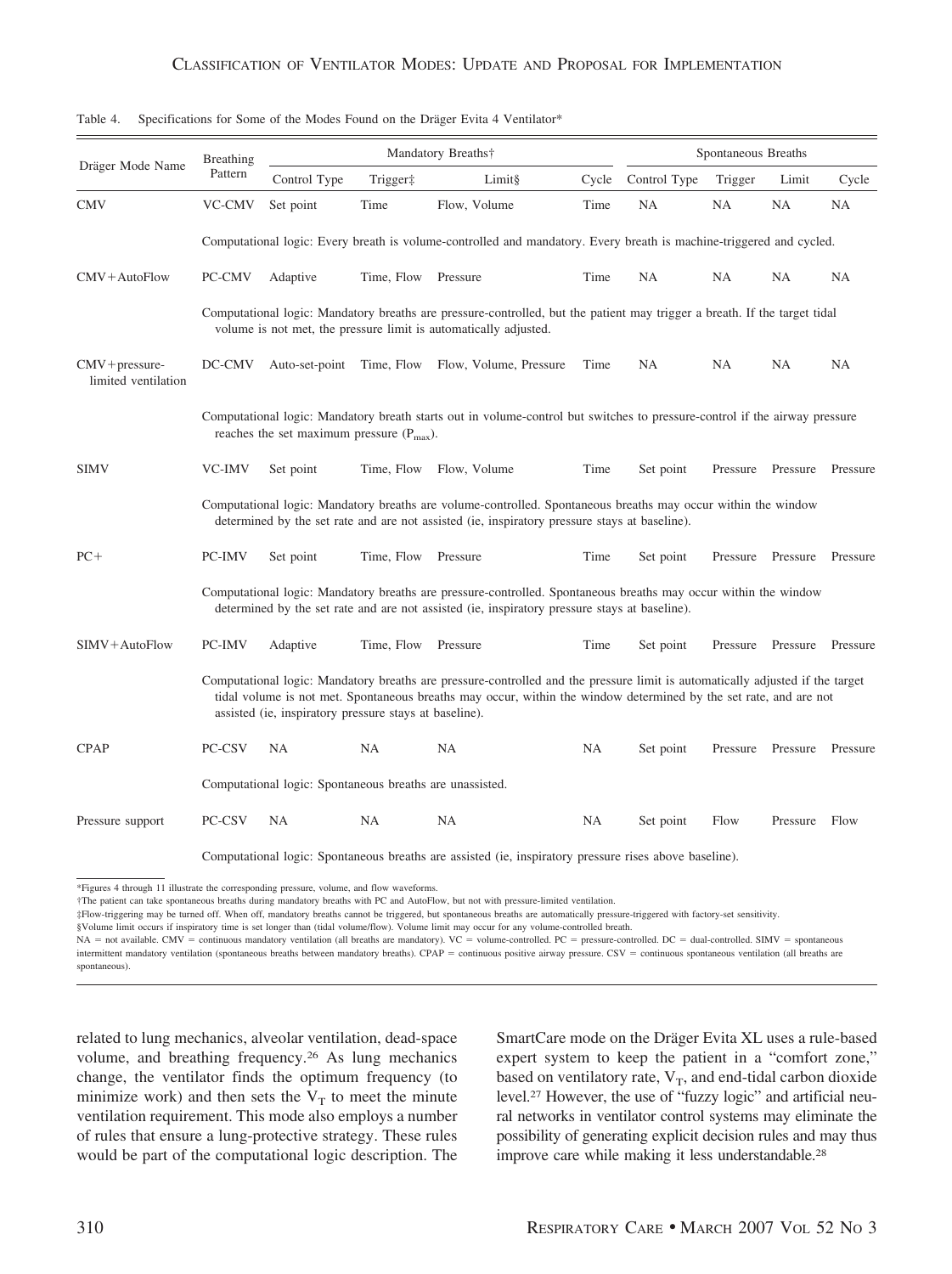

Fig. 4. Dräger Evita 4 mode called CMV, which is a volume-controlled continuous mandatory ventilation mode (VC-CMV) with set-point control (see Table 4). Breaths during VC-CMV can be machine triggered (A) or patient-triggered (B). Although VC-CMV is often chosen to rest the patient, patient effort does not necessarily stop. When airway pressure drops below baseline, the patient is doing work on the ventilator. When the airway pressure is above baseline, the ventilator is doing work on the patient. The difference in the areas between passive inspiration (A) and active inspiration (C) indicates that the patient does work during inspiration. (From Reference 9, with permission.)

### **Summary**

Ventilator manufacturers and the respiratory care academic community have not yet adopted a standardized system for classifying and describing ventilation modes. As a result, there is much confusion among their customers, as well as their own staff, with the result that potential sales, education, and patient care are all put at risk. This proposal summarizes a ventilator-mode classification scheme and complete lexicon that has been extensively published over the last 15 years. In addition, I have presented practical considerations for implementing the scheme as the primary means of identifying ventilation modes in operator's manuals and educational materials. An example of the utility of this scheme is illustrated in Table 4, which gives detailed specifications for a sample of modes available on the Dräger Evita 4 ventilator. Graphic representations of these modes are given in Figures 4 –11. A good example of how the classification scheme can also be applied to design efficient user interfaces is shown in Figure 12.

### **Glossary**

**Adaptive control.** One set point (eg, the pressure limit) of the ventilator is automatically adjusted over several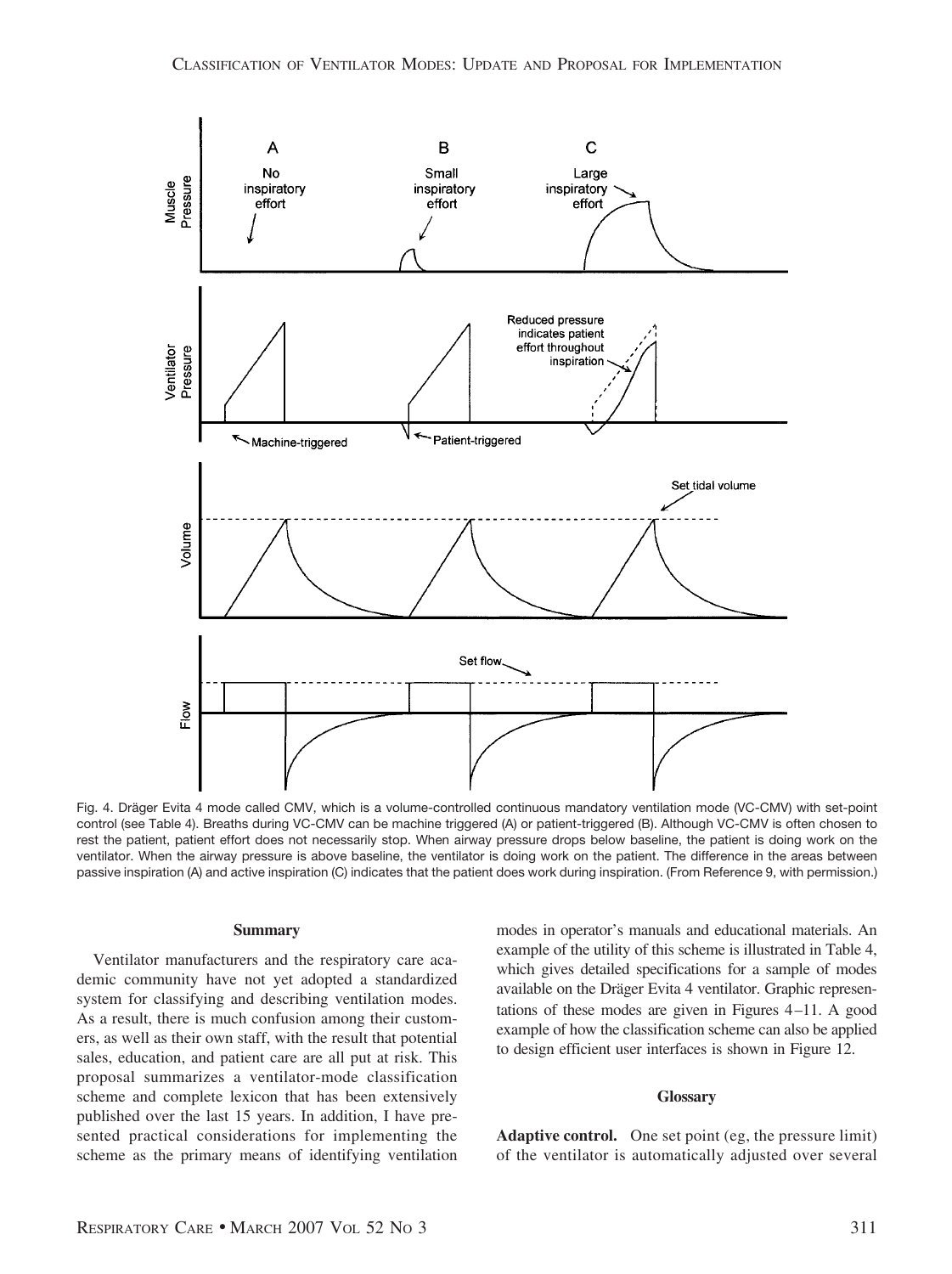

Fig. 5. Dräger Evita 4 mode called CMV + AutoFlow, which is a pressure-controlled continuous mandatory ventilation mode (PC-CMV) with adaptive control (see Table 4). During steady state, the pressure limit is just high enough to achieve the set tidal volume (A). If the patient suddenly makes a large inspiratory effort, muscle pressure adds to ventilator pressure and the resultant tidal volume is larger than the set tidal volume (B). The ventilator compensates by lowering the pressure limit (C). (From Reference 9, with permission.)

breaths to maintain another set point (eg, the target  $V_T$ ) as the patient's condition changes (eg, pressure-regulated volume control mode on the Maquet Servo-i ventilator). Thus, the ventilator adapts to the need for a changing set point.

**Assisted breath.** A breath during which all or part of inspiratory (or expiratory) flow is generated by the ventilator doing work on the patient. In simple terms, if the airway pressure rises above end-expiratory pressure during inspiration, the breath is assisted (as in pressure support mode). It is also possible to assist expiration by dropping airway pressure below end-expiratory pressure (such as the exhalation assist feature on the Venturi ventilator or automatic tube compensation on the Dräger Evita 4 ventilator). In contrast, spontaneous breaths during continuous positive airway pressure (CPAP) are unassisted, because the ventilator attempts to maintain a constant airway pressure during inspiration.

**Automatic set-point control.** The ventilator automatically selects the set point enforced at the moment. For example, the ventilator's output is automatically adjusted during the breath to maintain the set  $V_T$ , using either the set pressure limit or the set inspiratory flow. The breath can start out as pressure-controlled and automatically switch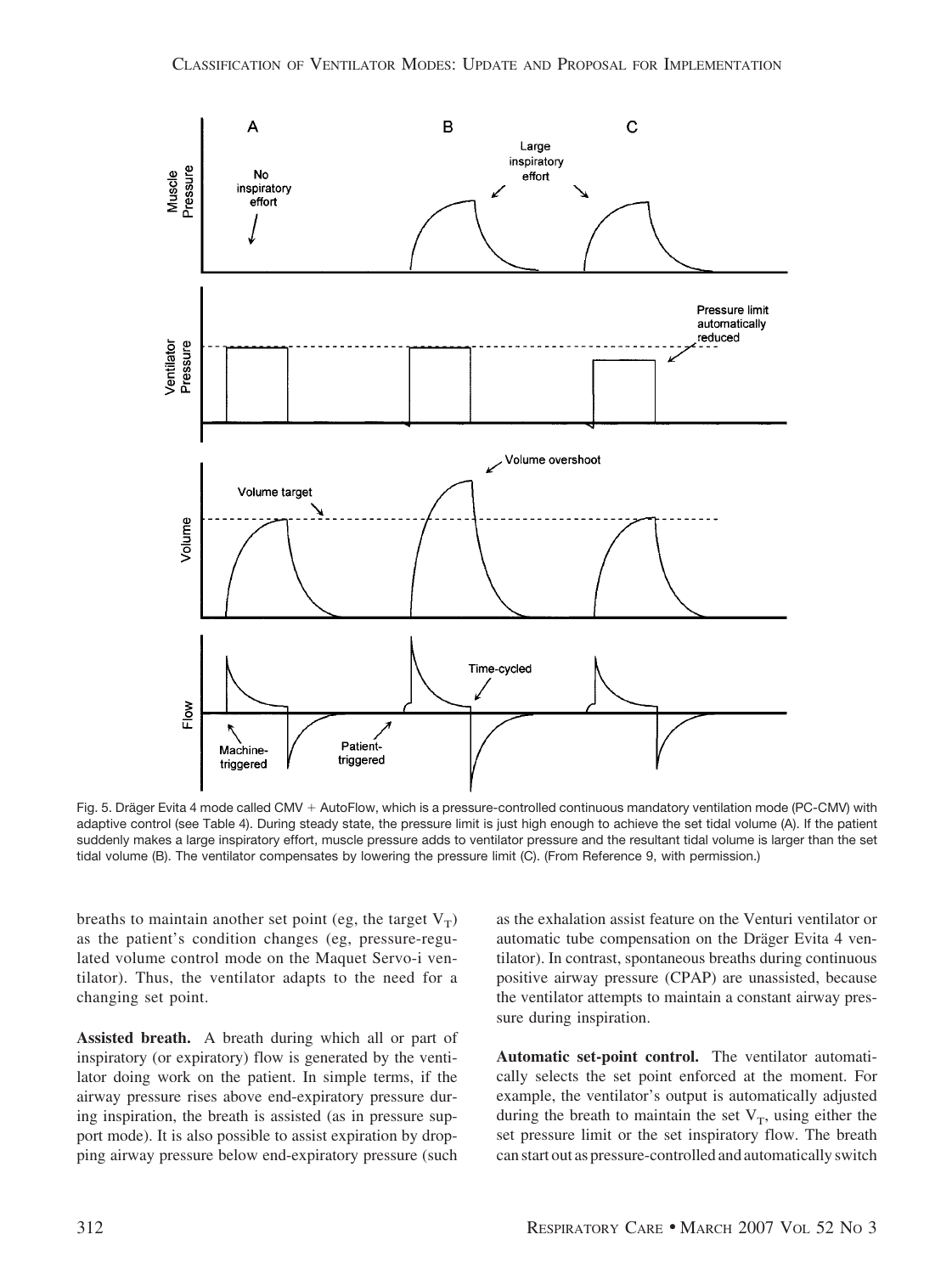

Fig. 6. A: Volume-controlled continuous mandatory ventilation (VC-CMV) versus (B) the Dräger Evita 4 mode called CMV + pressure limited ventilation, which is a dual-control CMV. Using automatic set-point control, the breath in B starts out in volume control but switches to pressure control when airway pressure reaches the set maximum ( $P_{\text{max}}$ ). Flow stops when the set tidal volume is met. An inspiratory hold ensues until the set inspiratory time is met and the breath is cycled off. Notice that the inspiratory flow time is increased while the inspiratory pause time is decreased, compared to breath in A, to assure tidal volume delivery within the set inspiratory time. P<sub>max</sub> results in a lower peak pressure at the airway opening but the same pressure in the lungs, because of the same tidal volume as the breath in A. (From Reference 9, with permission.)

to volume-controlled (eg, the Bird VAPS [volume-assured pressure support] mode) or vice versa (eg, the Dräger pressure-limited ventilation mode).

**Automatic tube compensation.** A feature that allows the operator to enter the size of the patient's endotracheal tube and have the ventilator calculate the tube's resistance and then generate just enough pressure (in proportion to inspiratory or expiratory flow) to compensate for the added resistive load. See *servo control*.

**AutoPEEP.** The positive difference between end-expiratory alveolar pressure and the end-expiratory pressure

(PEEP) set by the clinician. AutoPEEP is the pressure associated with the trapped gas when dynamic hyperinflation occurs. See *dynamic hyperinflation*.

**Auto-trigger.** (Sometimes mistakenly called "auto-cycling.") A condition in which the ventilator repeatedly triggers itself because the sensitivity is set too high. For pressure triggering, the ventilator may auto-trigger due to a leak in the system that drops airway pressure below the pressure-trigger threshold. When sensitivity is set too high, even the heartbeat can cause inadvertent triggering.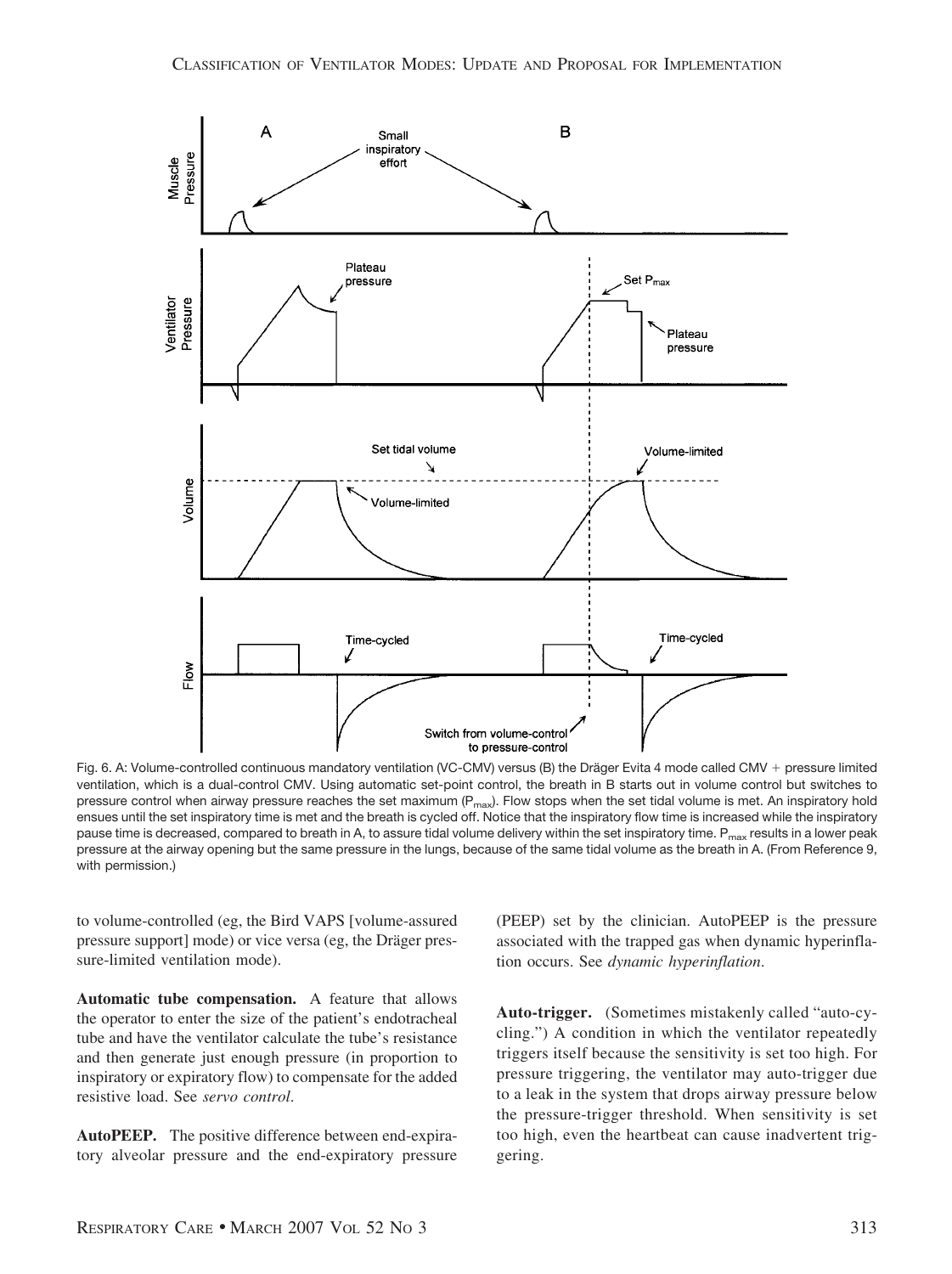

Fig. 7. Dräger Evita 4 mode called SIMV, which is a volume-controlled intermittent mandatory ventilation (VC-IMV) mode with set-point control. Mandatory breaths may be machine-triggered (A) or patient-triggered (C). When patient triggering is allowed, this mode is often referred to as synchronized IMV (SIMV). Unassisted spontaneous breaths may occur between mandatory breaths (B). The small fluctuation in airway pressure during spontaneous breaths is due to the resistance of the expiratory limb of the patient circuit and/or the opening delay in the demand flow valve. (From Reference 9, with permission.)

**Breath.** A positive change in airway flow (inspiration) paired with a negative change in airway flow (expiration), associated with ventilation of the lungs. This definition excludes flow changes caused by hiccups or cardiogenic oscillations. However, it allows the superimposition of, for example, a spontaneous breath on a mandatory breath or vice versa.

**Breathing pattern.** A sequence of breaths (CMV, IMV, or CSV) with a designated control variable (volume, pressure, or dual control) for the mandatory breaths (or the spontaneous breaths in CSV).

**CMV.** Continuous mandatory ventilation, in which all breaths are mandatory, unless there is a provision for spontaneous breaths during mandatory breaths (ie, using a so-called active exhalation valve). The defining characteristic is that spontaneous breaths are not permitted between mandatory breaths, because inspiratory efforts after a mandatory breath always trigger another mandatory breath.

**Conditional variable.** A variable used by a ventilator's operational logic system to make decisions on how to manage control and phase variables. Conditional variables can be described in terms of "if-then" statements. For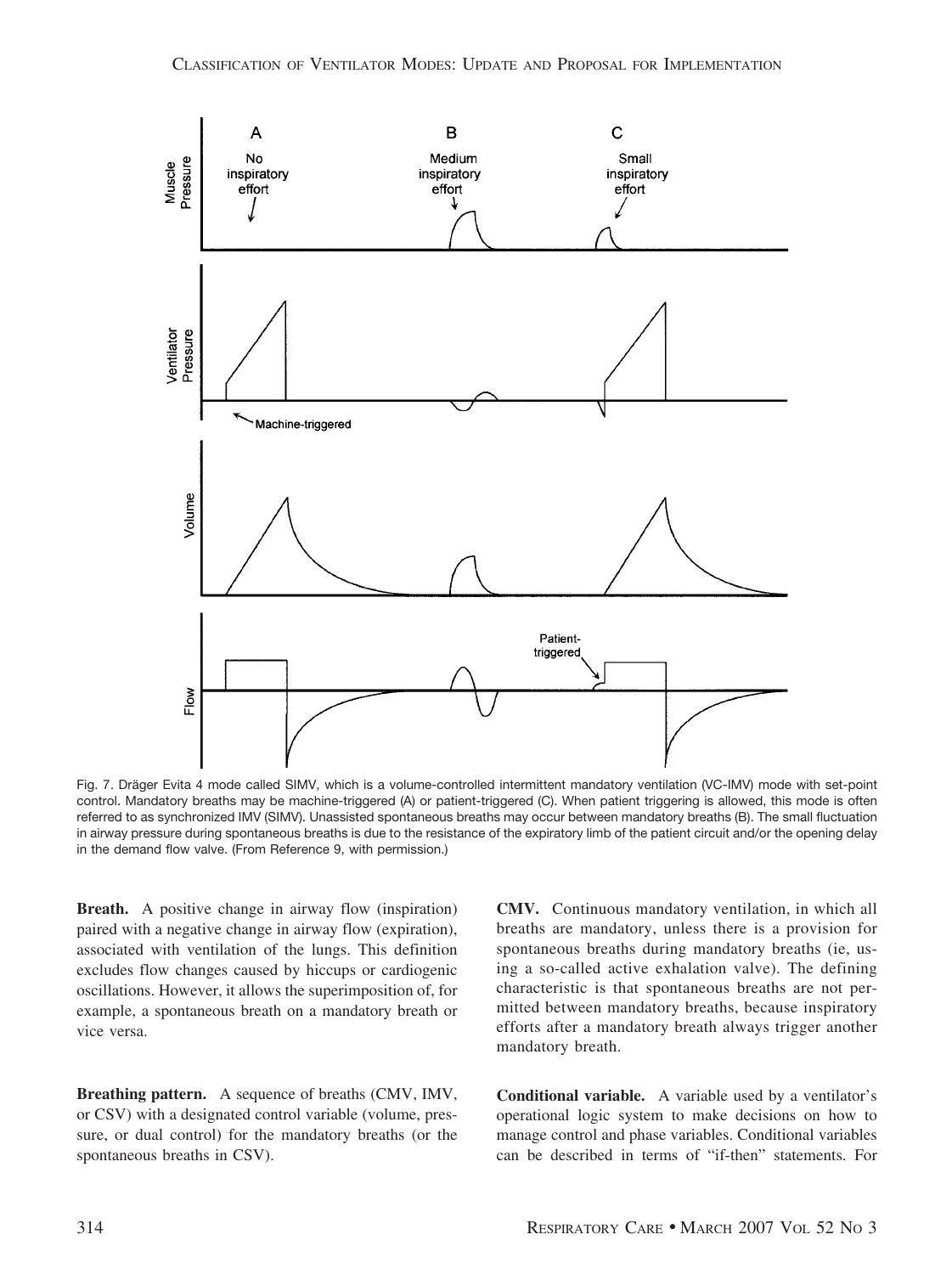

Fig. 8. Dräger Evita 4 mode called PC+, which is a pressure-controlled intermittent mandatory ventilation (PC-IMV) mode with set-point control. Mandatory breaths may be machine-triggered (A) or patient-triggered (C). When patient triggering is allowed, this mode is often referred to as synchronized IMV (SIMV). Unassisted spontaneous breaths may occur between mandatory breaths (B). The small fluctuation in airway pressure during spontaneous breaths is due to the resistance of the expiratory limb of the patient circuit and/or the opening delay in the demand flow valve. (From Reference 9, with permission.)

example, *if* minute ventilation is below the set threshold, *then* deliver a mandatory breath.

**Control type.** The control type is a categorization of the ventilator's feedback control function.

**Control variable.** The control variable is the variable that the ventilator uses as a feedback signal to control inspiration (ie, pressure, volume, or flow). For simple setpoint control (see *control type*), the control variable can be identified as follows: If the peak inspiratory pressure remains constant as the load experienced by the ventilator changes, then the control variable is pressure. If the peak pressure changes as the load changes but tidal volume remains constant, then the control variable is volume. Volume control implies flow control and vice versa, but it is possible to distinguish the 2 on the basis of which signal is used for feedback control. Some primitive ventilators cannot maintain either constant peak pressure or tidal volume,

and thus control only inspiratory and expiratory times (ie, they may be called time controllers).

**Conventional ventilator.** A ventilator that produces breathing patterns that mimic the way humans normally breathe, at rates and tidal volumes our bodies produce during our usual living activities: 12–25 breaths/min for children and adults, 30 – 40 breaths/min for infants.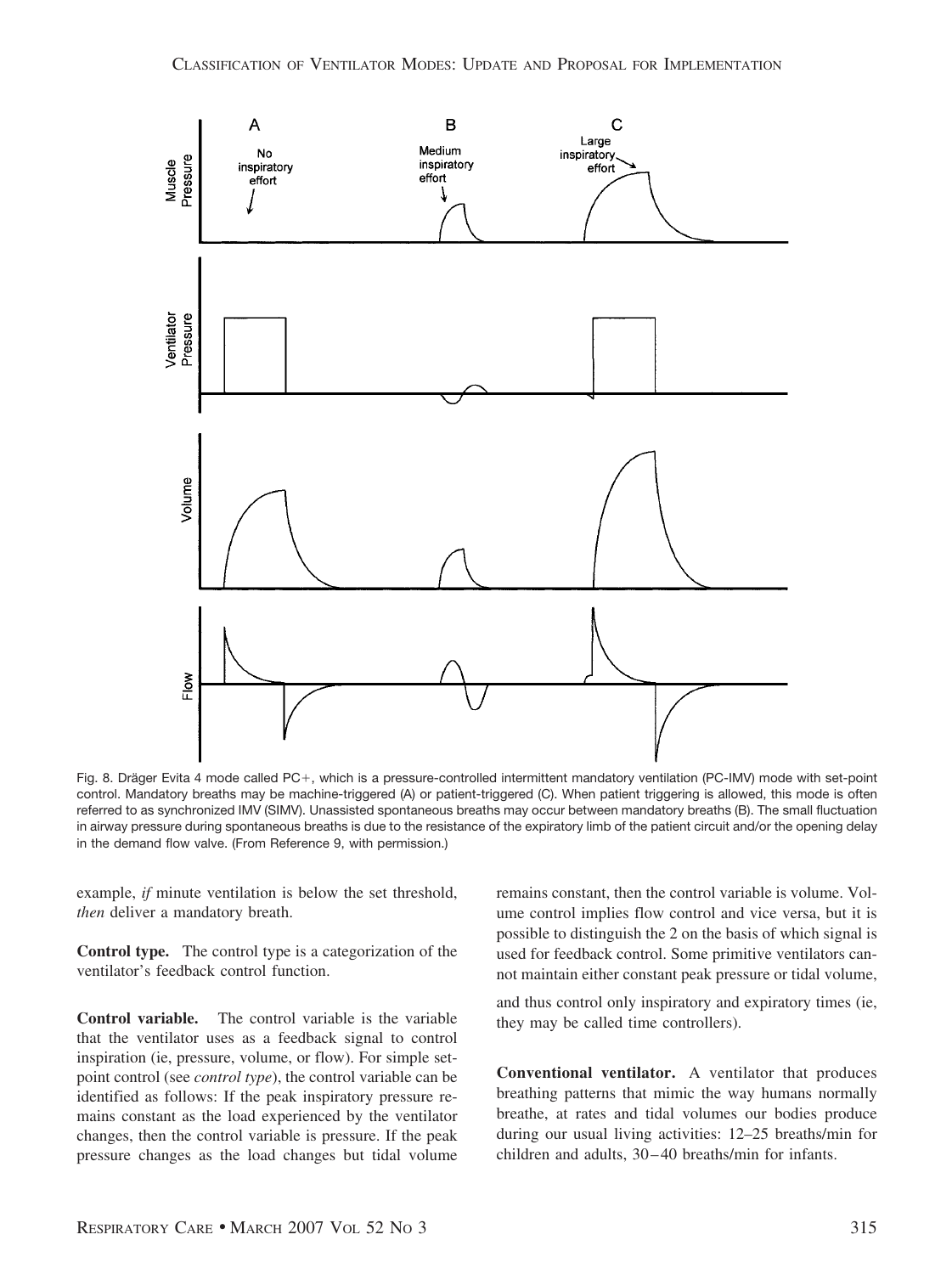

Fig. 9. Dräger Evita 4 mode called SIMV + AutoFlow, which is a pressure-controlled intermittent mandatory ventilation (PC-IMV) mode with adaptive control. Spontaneous breaths are allowed between mandatory breaths (A). The small fluctuation in airway pressure during spontaneous breaths is due to the resistance of the expiratory limb of the patient circuit and/or the opening delay in the demand flow valve. If inspiratory effort decreases, the next mandatory breath (B) will result in a reduced tidal volume. Using adaptive control, the ventilator automatically increases the pressure limit to achieve the set tidal volume (C). (From Reference 9, with permission.)

**CPAP.** Continuous positive airway pressure, which is a constant pressure maintained at the airway opening throughout the breathing cycle. CPAP is usually associated with unassisted breathing.

**CSV.** Continuous spontaneous ventilation, in which all breaths are spontaneous.

**Cycle.** *Verb*: To end the inspiratory time (and begin expiratory flow). *Noun*: A breath (inspiration and expiration).

**Cycle variable.** The variable (usually pressure, volume, flow, or time) that is measured and used to end inspiration (and begin expiratory flow).

**DC-CMV.** Dual-controlled continuous mandatory ventilation.

**DC-CSV.** Dual-controlled continuous spontaneous ventilation.

**DC-IMV.** Dual-controlled intermittent mandatory ventilation.

**Dual control.** The control variable switches between pressure and volume within a breath. Control can switch from volume to pressure (eg, pressure-limited ventilation mode on the Dräger Evita 4) or from pressure to volume (eg, volume-assured pressure support mode on the Bird 8400).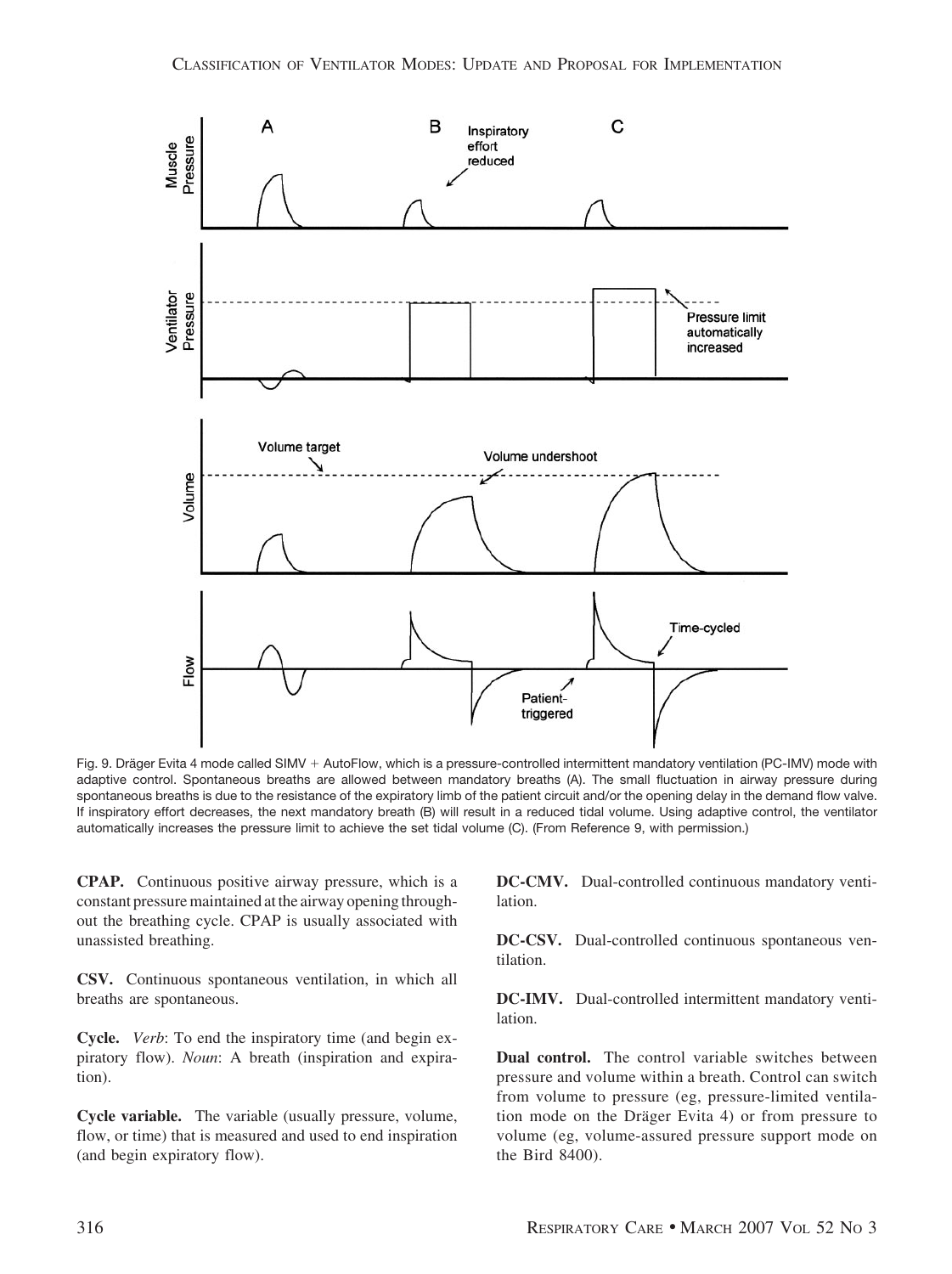

Fig. 10. Dräger Evita 4 mode called CPAP, which is a pressure-controlled continuous spontaneous ventilation (PC-CSV) mode (unassisted). Continuous positive airway pressure (CPAP) allows the patient to breathe spontaneously at a near constant pressure above atmospheric pressure. Because this is a CSV mode, if there is an apnea the patient will not be ventilated (A). Any changes in airway pressure are due to the fact that ventilators are not perfect pressure controllers. A drop in pressure during inspiration and a rise in pressure during expiration indicate that the patient is doing work on the ventilator, due to resistance of the exhalation valve and/or the opening delay of the inspiratory flow demand valve. A good pressure controller will keep the airway pressure fluctuations at a minimum regardless of the patient effort. (From Reference 9, with permission.)

**Dynamic compliance.** The slope of the pressure-volume curve drawn between 2 points of zero flow (eg, at the start and end of inspiration).

**Dynamic hyperinflation.** The increase in lung volume that occurs whenever insufficient exhalation time prevents the respiratory system from returning to its normal resting end-expiratory equilibrium volume between breath cycles.

**Elastic load.** The pressure difference applied across a system (eg, a container) that sustains the system's volume relative to some reference volume, and/or the amount of its compressible contents relative to some reference amount. For a linear system it is elastance  $\times$  volume, or, volume/ compliance. For a container, the overall effective elastance (compliance) includes the elastances (compliances) of its structural components and the compressibility of the fluid (gas or liquid) within it.

**Equation of motion for the respiratory system.** A relationship among pressure difference, volume, and flow, that describes the mechanics of the respiratory system. The simplest and most useful form is a differential equation with constant coefficients that describes the respiratory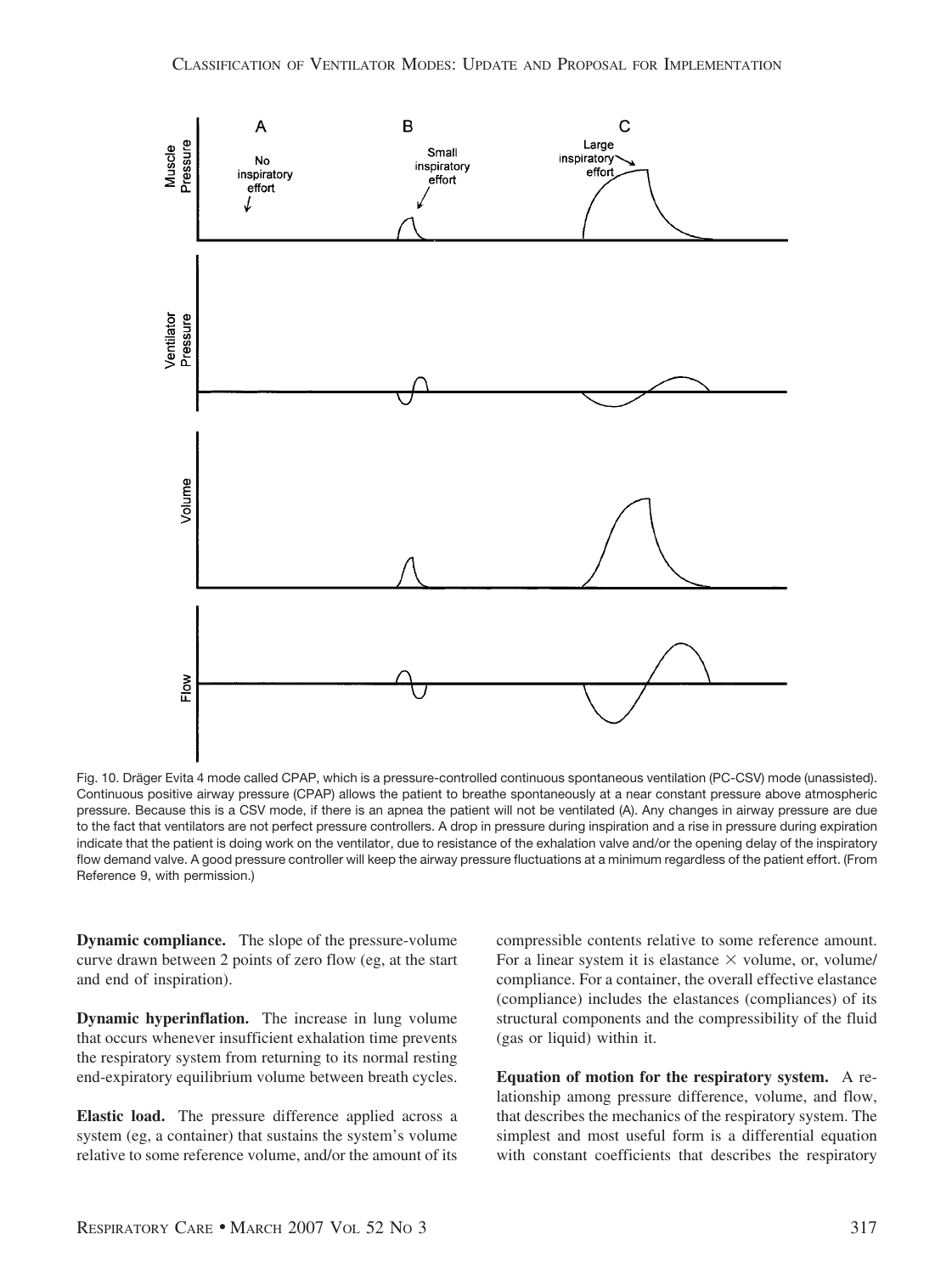![](_page_17_Figure_1.jpeg)

Fig. 11. Dräger Evita 4 mode called Pressure Support, which is a pressure-controlled continuous spontaneous ventilation (PC-CSV) mode (assisted). Because this is a CSV mode, if there is an apnea the patient will not be ventilated (A). Pressure support breaths are typically pressure-triggered or flow-triggered, pressure-limited (above the positive end-expiratory pressure) and flow-cycled. A relatively small inspiratory effort results in a relatively short inspiratory time (B vs C). Usually the flow cycle threshold is preset by the manufacturer as a percentage of peak flow or as an absolute flow setting. Some ventilators allow the operator to set the flow cycle threshold and the pressure rise time (the time required for airway pressure to reach the set pressure limit), to improve ventilator-patient synchrony. Rise time affects the shape of the pressure waveform and hence the volume and flow waveforms. A short rise time gives a more rectangular shape, whereas a long rise time produces a more triangular shape (C) (From Reference 9, with permission.).

system as a single deformable compartment that includes the lungs and chest wall. The version shown below, is often simplified by ignoring the inertia term  $(I\ddot{v})$ :

$$
\Delta p_{TR} + \Delta p_{mus} = E v + R \dot{v} + I \ddot{v}
$$

where

 $\Delta p_{TR}$  = the change in transrespiratory pressure difference (ie, airway opening pressure minus body surface pressure), measured relative to end ex-

piratory pressure. This is the pressure generated by a ventilator  $(\Delta p_{vent})$  during an assisted breath.

 $\Delta p_{mus}$  = ventilatory muscle pressure difference; the theoretical chestwall transmural pressure difference that would produce movements identical to those produced by the ventilatory muscles during breathing maneuvers (positive during inspiratory effort, negative during expiratory effort).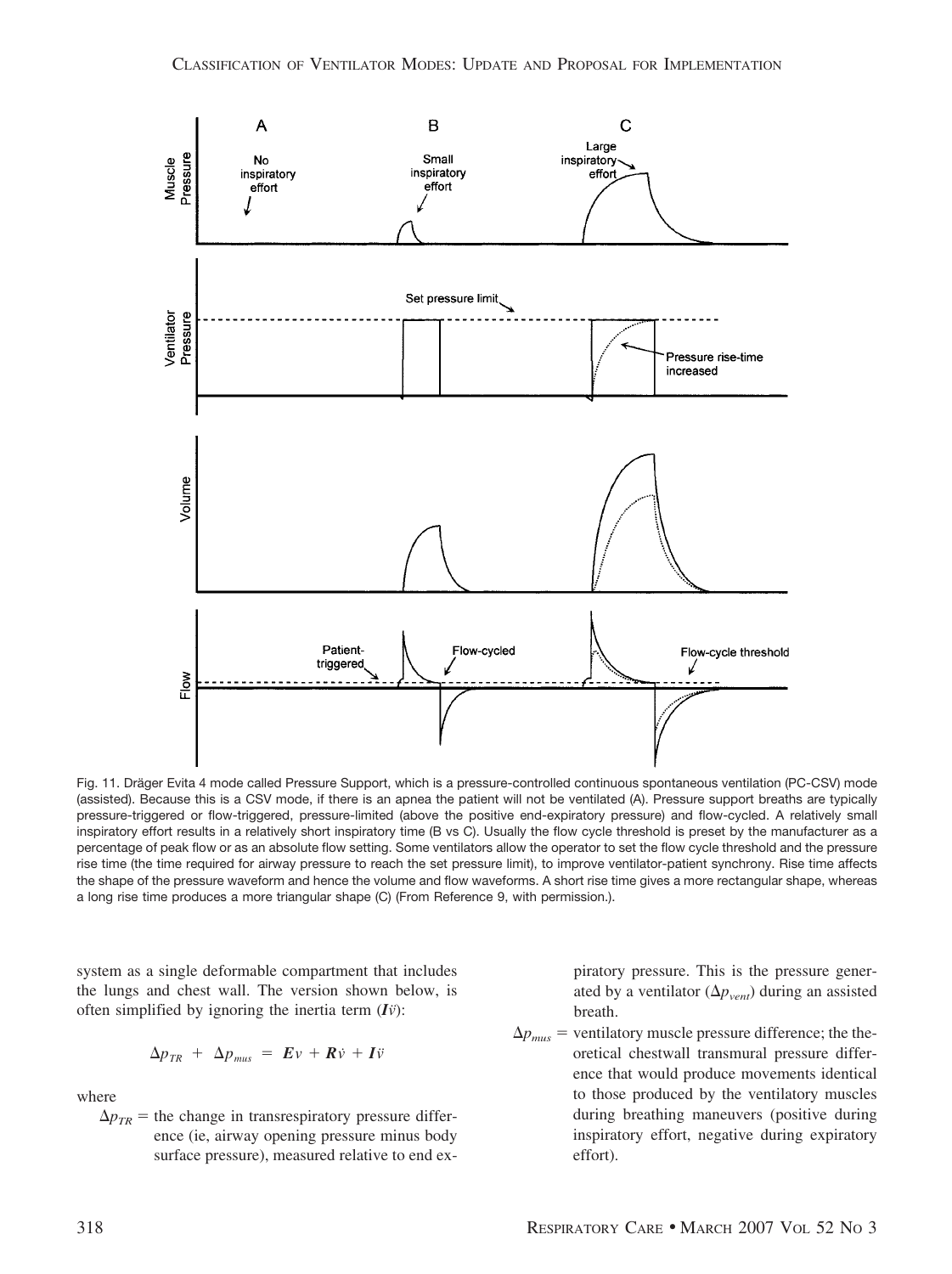![](_page_18_Figure_1.jpeg)

Fig. 12. Front panel of the Newport e360 ventilator. Note the convenient placement of controls to select the breathing pattern (ie, control variable and breath sequence) in the MODE area. The operator may adjust details of the operational algorithms (eg, phase variables and thresholds) to the right of the MODE area.

- $v =$  volume change relative to functional residual capacity.
- $\dot{v}$  = flow, which is the first derivative of volume with respect to time, measured relative to the end-expiratory flow (usually zero).
- $\ddot{v}$  = the second derivative of volume with respect to time.
- $\mathbf{E}$  = elastance (inverse of compliance  $\mathbf{E} = 1/\mathbf{C}$ ).
- **= resistance.**
- $I =$  inertance.

For mechanical ventilation the equation is often expressed as:

$$
\Delta p_{vent} + \Delta p_{mus} = E v + R \dot{v}
$$

where

 $\Delta p_{vent}$  = the transrespiratory pressure generated by the ventilator during an assisted breath.

**Expiratory flow time.** The period from the start of expiratory flow to the instant when expiratory flow stops.

**Expiratory hold.** Occlusion of the airway at the moment when the next inspiration would start; usually implemented to measure intrinsic positive end-expiratory pressure (autoPEEP).

**Expiratory pause time.** The period from cessation of expiratory flow to the start of inspiratory flow.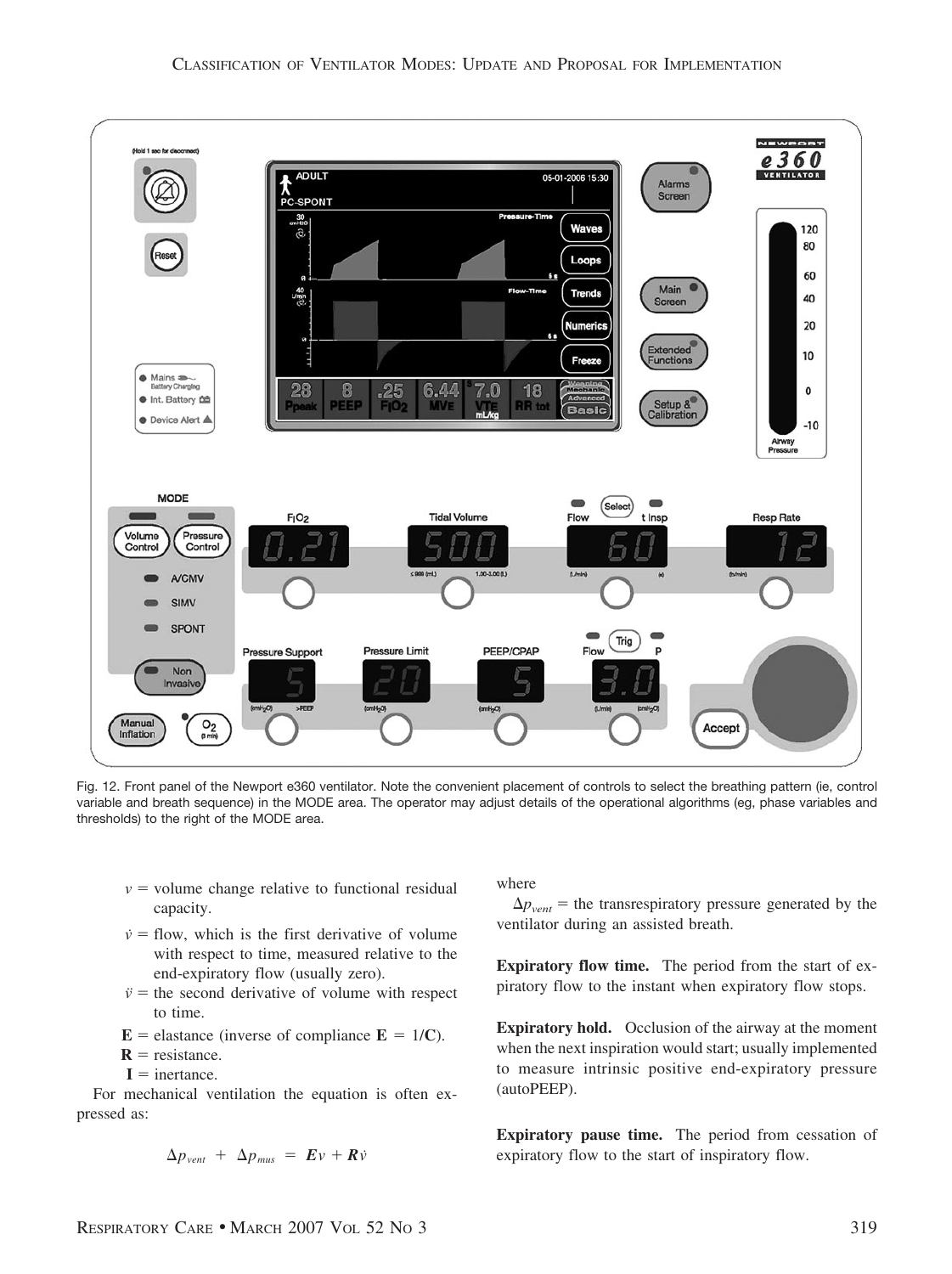**Expiratory time.** The period from the start of expiratory flow to the start of inspiratory flow. Expiratory time equals expiratory flow time plus expiratory pause time.

**Feedback control.** Closed-loop control accomplished by using the output as a signal that is fed back (compared) to the operator-set input. The difference between the 2 is used to drive the system toward the desired output (ie, negative feedback control). For example, pressurecontrolled modes use airway pressure as the feedback signal to manipulate gas flow from the ventilator to maintain an inspiratory pressure set point.

**Flow control.** Maintenance of an invariant inspiratory flow waveform despite changing respiratory-system mechanics.

**Flow cycle.** Inspiration ends and expiratory flow starts when inspiratory flow reaches a preset threshold.

**Flow limit.** Inspiratory flow reaches a preset value that may be maintained before inspiration cycles off.

**Flow trigger.** Assisted inspiration starts when inspiratory flow due to patient inspiratory effort reaches a preset threshold.

**High-frequency jet ventilation.** Ventilation by means of a high-frequency low-volume pulsed jet of gas into the trachea.

**High-frequency oscillatory ventilation.** Ventilation by means of a piston arrangement (or other mechanism) that moves gas back and forth rapidly in the patient's breathing circuit and airways, causing pressure to oscillate above and below baseline pressure.

**High-frequency ventilator.** Ventilator that produces breathing patterns at frequencies much higher than can be voluntarily produced (150 –900 cycles per minute).

**IMV.** Intermittent mandatory ventilation, in which spontaneous breaths are permitted between mandatory breaths. When the mandatory breath is patient-triggered, it is commonly referred to as synchronized IMV (or SIMV).

**Inspiratory flow time.** The period from the start of inspiratory flow to the cessation of inspiratory flow.

**Inspiratory pause time.** The period from when inspiratory flow stops to the start of expiratory flow.

**Inspiratory time.** The period from the start of inspiratory flow to the start of expiratory flow. Inspiratory time equals inspiratory flow time plus inspiratory pause time.

**Intelligent control.** A class of ventilator control types that implement strategic control and/or tactical control, using artificial intelligence programs.

**Knowledge-based control.** A type of ventilator control that attempts to capture the experience of human experts. It may use various artificial intelligence systems, such as branching logic algorithms, lookup tables, or fuzzy logic.

**Leak.** The steady-state difference between the inspired  $V<sub>T</sub>$  produced by the ventilator and the expired volume produced by the patient.

**Limit.** To restrict the magnitude of a variable (pressure, volume, or flow) to some preset value.

**Limit variable.** A variable that can reach and be maintained at a preset level *before* inspiration ends but does not end inspiration. Pressure, flow, or volume can be the limit variable.

**Load.** The pressure required to generate inspiration. See *elastic load* and *resistive load*.

**Loop display.** A graphic display of one variable against another, such as flow on the vertical axis and volume on the horizontal axis.

**Mandatory breath.** A breath in which the timing *and/or* size of the breath is controlled by the ventilator. That is, the machine triggers and/or cycles the breath.

**Mandatory minute ventilation.** A mode in which the ventilator monitors the exhaled minute ventilation as a conditional variable. As long as the patient either triggers mandatory breaths or generates his own spontaneous breath often enough to maintain a preset minute ventilation, the ventilator does not interfere. However, if the exhaled minute ventilation falls below the operator-set value, the ventilator will trigger mandatory breaths or increase the pressure limit until the target is reached.

**Mean airway pressure.** The average pressure at the airway opening; the mean airway pressure is the area under the pressure-time curve for one breathing cycle divided by the total breathing-cycle time (ie, inspiratory time plus expiratory time).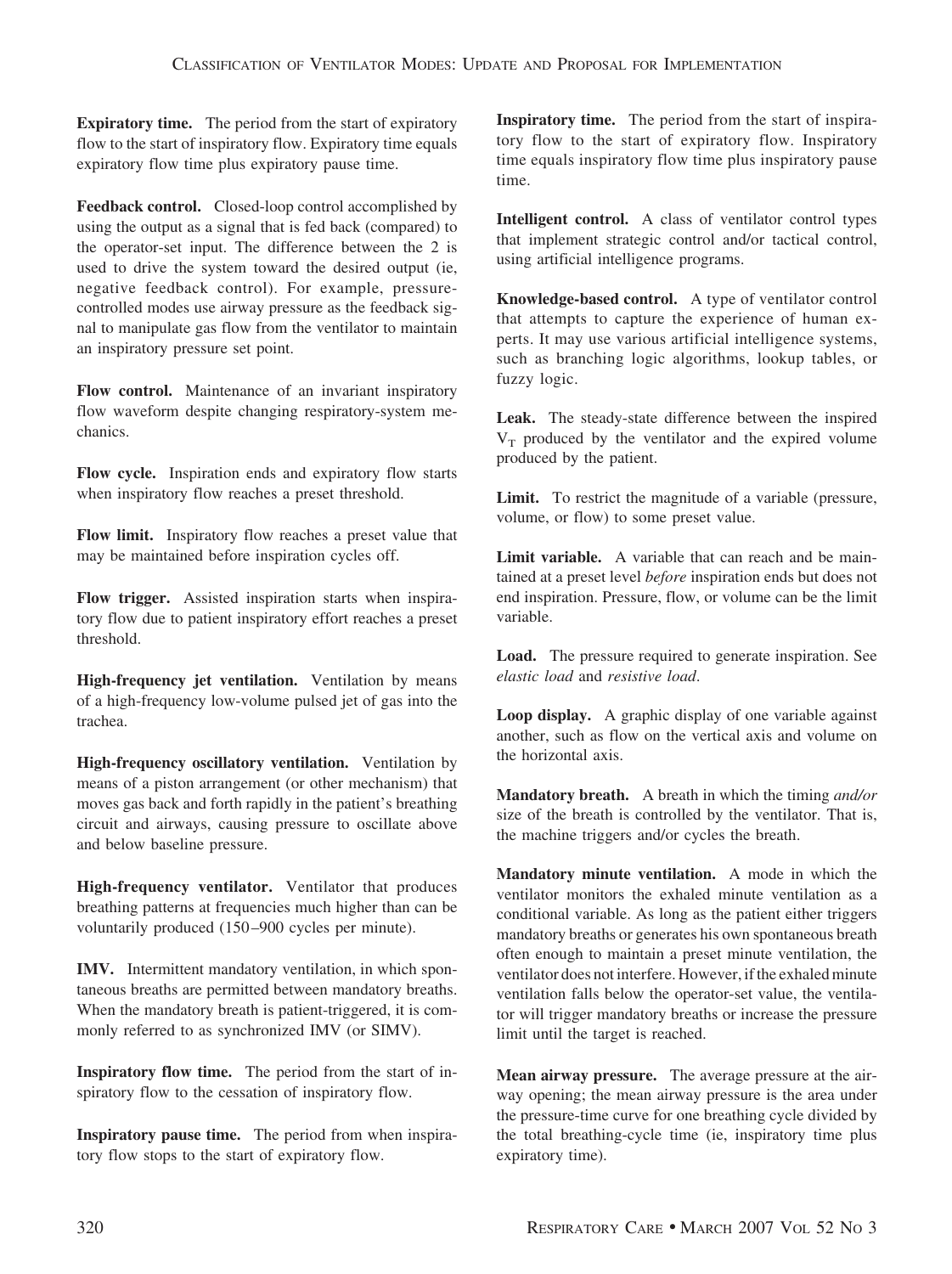**Mechanical ventilator.** An automatic machine designed to provide all or part of the work required to move gas into and out of the lungs to satisfy the body's respiratory needs.

**Minute ventilation.** The average volume of gas entering, or leaving, the lungs per minute.

**Mode of ventilation.** A specific combination of breathing pattern, control type, and operational algorithms.

**Neural network control.** A ventilator control type that uses data modeling tools called artificial neural networks to capture and represent complex input-output relationships. A neural network learns by experience, the same way a human brain does, by storing knowledge in the strengths of inter-node connections.

**Operational algorithms.** The explicit instructions used by the ventilator's control circuit to generate the breathing pattern. These include a specification of phase variables, conditional variables, embedded system models and control logic, and/or artificial intelligence programs.

**Optimum control.** A type of ventilator control that uses automatic adjustment of set points to optimize other variables as patient needs change. The term "optimum" implies that some measure of system performance is maximized or minimized. For example, each breath may be pressure-limited and the pressure limit automatically adjusted between breaths. However, this adjustment is not just to hit a preset target such as  $V_T$  (as in adaptive control). Rather the adjustment is made in such a way that the work of breathing (which is calculated and updated dynamically) is minimized and a preset minute ventilation is maintained (eg, adaptive support ventilation mode on the Hamilton Galileo ventilator).

Parallel connection. In a pneumatic circuit, an arrangement in which 2 or more pathways share the same pressure drop but possibly different flows (eg, the right and left lungs).

**Partial ventilatory support.** The ventilator and the respiratory muscles each provide some of the work of breathing. During partial ventilatory support, muscle pressure adds to ventilator pressure in the equation of motion.

**PC-CMV.** Pressure-controlled continuous mandatory ventilation.

**PC-CSV.** Pressure-controlled continuous spontaneous ventilation.

**PC-IMV.** Pressure-controlled intermittent mandatory ventilation.

**PEEP.** Positive end-expiratory pressure, which is a positive pressure (relative to atmospheric pressure) maintained during expiration; usually associated with assisted ventilation. See *CPAP*.

**Phase.** One of 4 important events that occur during a ventilatory cycle: (1) the change from expiration to inspiration, (2) inspiration, (3) the change from inspiration to expiration, and (4) expiration.

**Phase variable.** A variable that is measured and used by the ventilator to initiate some phase of the breath cycle. See *trigger*, *limit*, and *cycle variable*.

**Plateau pressure.** The static transrespiratory pressure at end inspiration during an inspiratory hold for an assisted breath.

Pressure control. Maintenance of an invariant transrespiratory pressure waveform despite changing respiratorysystem mechanics. In pressure-control ventilation, pressure is the independent variable in the equation of motion.

Pressure cycle. Inspiration ends (ie, expiratory flow starts) when airway pressure reaches a preset threshold.

**Pressure limit.** Inspiratory pressure reaches a preset value and is maintained before inspiration cycles off.

**Pressure support.** Pressure support is a mode in which all breaths are pressure-triggered or flow-triggered, pressure-limited, and flow-cycled.

**Pressure trigger.** Inspiration starts when airway pressure reaches a preset threshold.

**Proportional assist.** A mode in which each breath is patient-triggered, pressure-limited, and flow-cycled, similar to pressure support. However, the pressure limit is not set at some constant, arbitrary value. Rather, it is automatically adjusted by the ventilator to be proportional to the patient's effort. The idea of this mode is to allow the ventilator to support, and essentially cancel, the specific effects of pulmonary pathology. That is, the ventilator can be set to support either the extra elastic load or the extra resistive load (or both) caused by lung disease.

**Resistive load.** The pressure difference applied across a system (eg, a container) that is related to a rate of change of the system's volume and/or the flow of fluid within or through the system. For a linear system, it is resis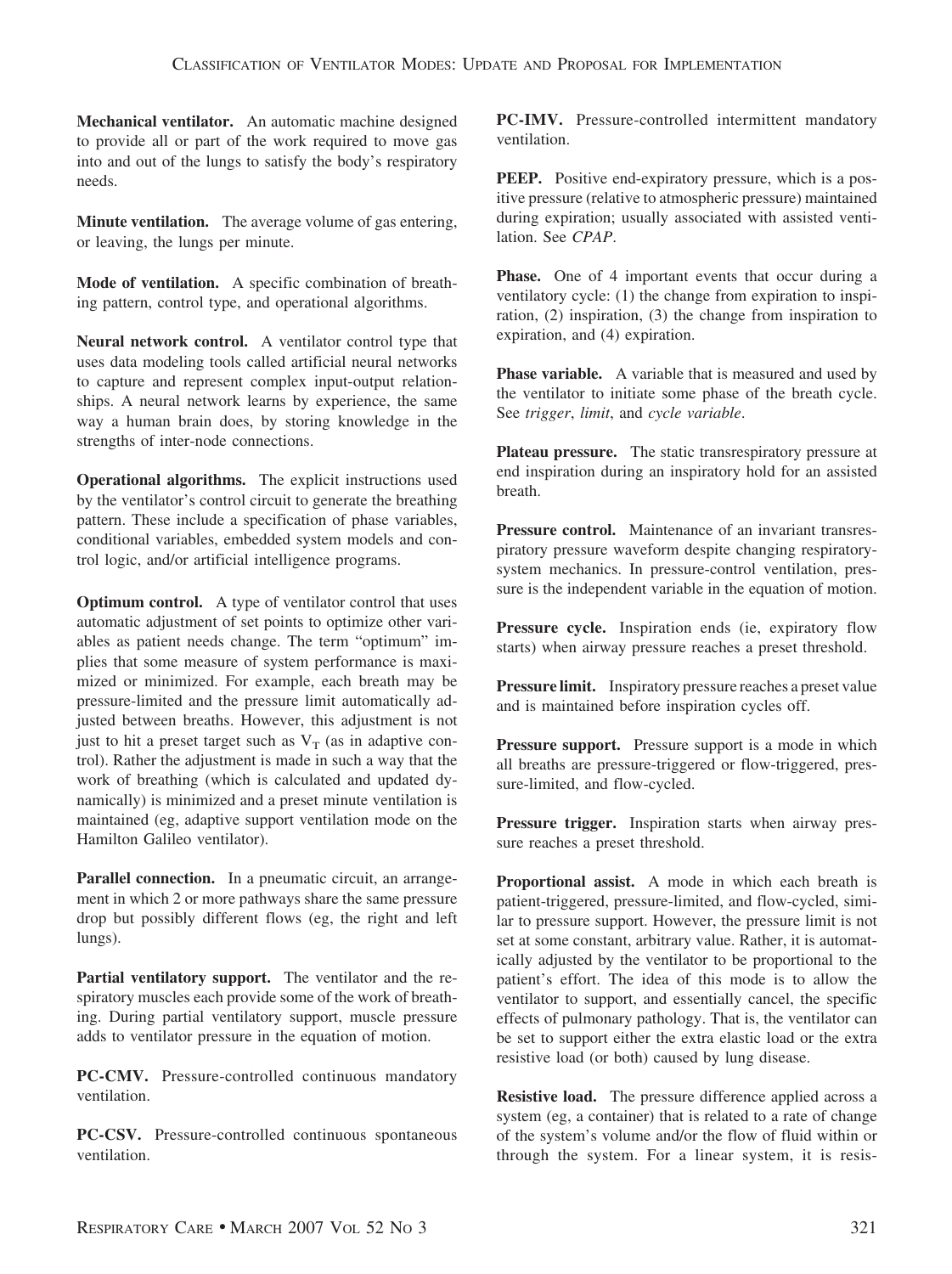tance  $\times$  flow, or resistance  $\times$  rate of change of volume. For a container, the effective resistance includes the mechanical (usually viscous) resistances of its structural components and the flow resistance of the fluid (gas or liquid) within it.

**Sensitivity.** The sensitivity setting of the ventilator is a threshold value for the trigger variable that, when met, starts inspiration.

**Series connection.** In a series connection, 2 or more components share the same flow but each may have a different pressure drop (the pressure difference between inlet and outlet) (eg, an endotracheal tube in series with the main bronchus).

**Servo control.** The output of the ventilator automatically follows a varying input. For example, the automatic tube compensation feature on the Dräger Evita 4 ventilator tracks flow and forces pressure to be equal to flow squared multiplied by a constant (which represents endotracheal tube resistance).

Set point. A value of a ventilator output (eg, pressure limit, tidal volume, flow limit, timing) that is input as a goal for each breath by the operator or a surrogate for the operator (ie, a mathematical model or an artificial intelligence program).

**Set-point control.** An algorithm that matches the output of the ventilator to a constant operator-preset input (eg, pressure limit, flow limit,  $V_T$ ).

**Spontaneous breath.** A breath in which *both* the timing *and* size are controlled by the patient. That is, the patient both triggers and cycles the breath.

**Strategic control.** A class of ventilator control types that allows the ventilator to make tactical changes (ie, automatically adjusted set points) in response to changes in patient condition, based on a long-term strategy.

**Synchronized IMV.** IMV in which mandatory breaths may be triggered by the patient.

**Tactical control.** A class of ventilator control types that require the operator to adjust set points (eg, pressure limit, tidal volume, flow limit, and timing).

**Tidal volume**  $(V_T)$ **.** The volume of gas, either inhaled or exhaled, during a breath.

**Time constant.** The time at which an exponential function attains 63% of its steady state value in response to a step input; the time necessary for inflated lungs to passively empty by 63%; the time necessary for the lungs to passively fill 63% during pressure-controlled ventilation with a rectangular pressure waveform. The time constant for a passive mechanical system is calculated as the product of resistance and compliance, and has units of time (usually expressed in seconds).

**Total cycle time.** Same as "ventilatory period," which is the sum of inspiratory time and expiratory time.

**Total PEEP.** The sum of autoPEEP and intentionally applied PEEP or CPAP.

**Total ventilatory support.** The ventilator provides all the work of breathing. In total ventilatory support, muscle pressure in the equation of motion is zero.

**Transairway pressure difference.** Pressure at the airway opening minus pressure in the lungs (ie, alveolar pressure).

**Transalveolar pressure difference.** Pressure in the lungs minus pressure in the pleural space. Equal to transpulmonary pressure difference only under static conditions.

**Trans-chest-wall pressure difference.** Pressure in the pleural space minus pressure on the body surface.

**Transpulmonary pressure difference.** Pressure at the airway opening minus pressure in the pleural space.

**Transrespiratory pressure difference.** Pressure at the airway opening minus pressure on the body surface.

**Transthoracic pressure.** Pressure in the lungs minus pressure on the body surface.

**Trigger.** *Verb*: To start inspiration.

**VC-CMV.** Volume-controlled continuous mandatory ventilation.

**VC-IMV.** Volume-controlled intermittent mandatory ventilation.

**Ventilatory period.** The ventilatory period (also called total cycle time or total breath cycle) is the time from the start of inspiratory flow of one breath to the start of inspiratory flow of the next breath; inspiratory time